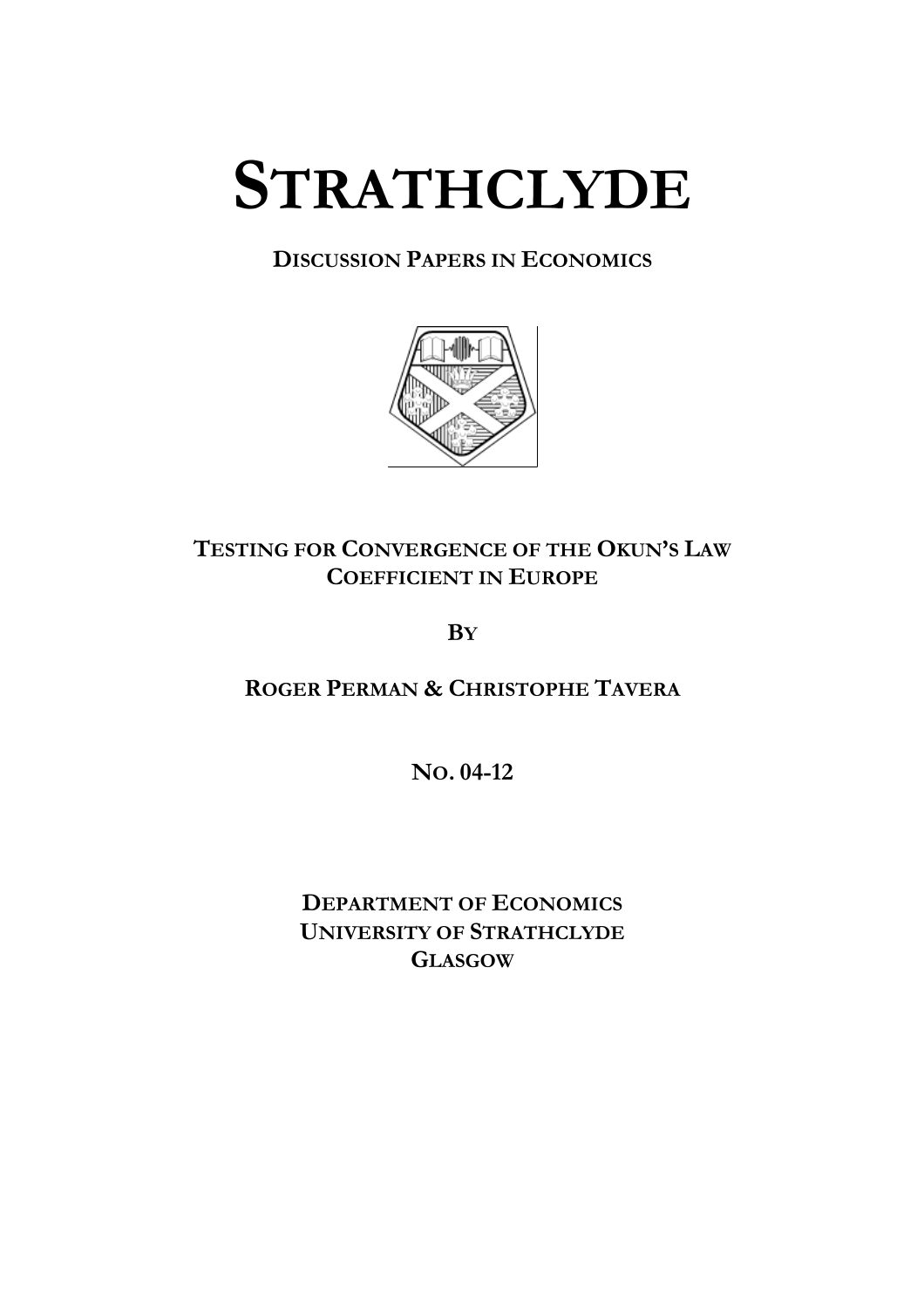# **Testing for convergence of the Okun's Law coefficient in Europe**

Roger PERMAN<sup>[1](#page-1-0)</sup> – Christophe TAVERA<sup>2</sup>

June 2004

## **1. INTRODUCTION**

A large number of papers have considered the question of whether the European Union (EU) is an optimal currency area by analysing either the dispersion (and/or the correlation) of observable variables such as output, output per head, and GDP growth rates or the dispersion (and/or the correlation) of unobservable variables such as demand and supply shocks. This approach typically leads to a division of countries between a core and a periphery. We move to a quantitative approach that focuses on asymmetry stemming from differences in the way countries react to symmetric euro area shocks. Without convergence of macroeconomic "parameters" representative of the nature of adjustment mechanisms, even a common shock to the union can lead to different macro-economic consequences across the EU members and, eventually, to the need for more or less co-ordinated specific policies.

In this paper, we test for the presence of convergence of the Okun's Law coefficient (OLC hereafter). This constitutes one of the main macro-economic parameters underlying the sensitivity of unemployment variations to fluctuations in economic activity.

The choice of the OLC is motivated by several considerations. First, although the negative relationship between the unemployment rate gap and the real output gap has remained quite stable, the absolute value of the OLC seems to be varying over time and from country to country. The stability of the OLC has been recently tested by several authors and with different statistical methodologies, and empirical results seem to reveal strong evidence of structural change and temporal instability of the OLC (see, for example, Moosa 1997, Sögner and Stiassny 2000 or Lee 2000).

Secondly, the Okun's Law empirical relationship is a major part of traditional macro-models, as the aggregate supply curve is derived by combining Okun's Law with the Phillips curve. Moreover, this relationship also has important implications for macroeconomic policy since the size of the OLC is an important indicator of the degree of interdependence of output and labour movements around their long-run paths and is regarded as a benchmark for policy-

<span id="page-1-0"></span><sup>|&</sup>lt;br>|  $<sup>1</sup>$  University of Strathclyde</sup>

<span id="page-1-1"></span><sup>&</sup>lt;sup>2</sup> University of Rennes 1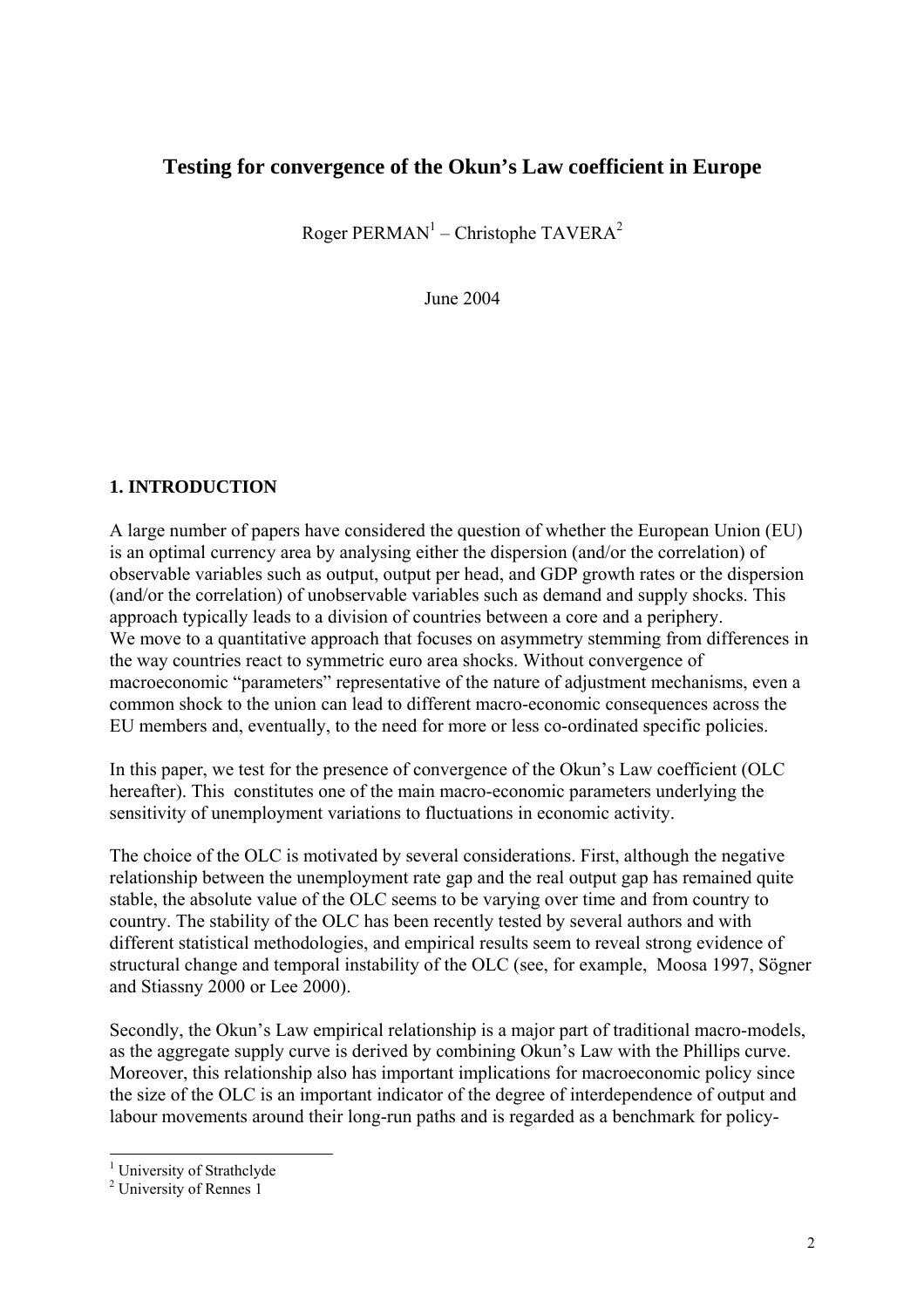makers to measure the cost of higher unemployment. Furthermore, the effectiveness of disinflation policy depends on the responsiveness of unemployment to the output growth rate (sacrifice ratio). This point is an important one since it helps explain interest in the analysis of the convergence of the OLC for groups of countries which are (or might become) members of a monetary union with common monetary policy shocks.

Thirdly, the basic Okun's Law involves the deviation of real output and unemployment rates from their long run or full employment levels. As a result, one may assume that national macro-economic structures (such as tastes or labour market rigidities) lead to heterogeneous country-specific levels of potential output and natural unemployment rates, despite possible convergence in the size of the co-variation between the output gap and the unemployment gap over the business cycle.

Fourthly, the OLC can be considered as a reduced-form, or semi-reduced form, parameter (or less technically, as a "mongrel" parameter according to Weber 1995) which incorporates several fundamental structural parameters from the firms' optimal demand for labour, the macroeconomic production function and the labour force participation equation. As a result, and despite the limits inherent in the analysis of reduced-form relationships, the OLC may be considered as the net effect of several macro-economic structural parameters representative of the macro-economic behaviour of the country under examination and of the characteristics of the adjustment mechanisms lying behind the inverse relationship between output gaps and unemployment gaps over the business cycle. Fifthly, estimators of the OLC can be obtained with rather simple econometric models which can be estimated quite routinely for many countries and with standardised data series.

The empirical strategy adopted in this paper is based on the evaluation of the time path of rolling regression estimates of the Okun's Law coefficients for European countries. We then use the testing procedure suggested by Evans (1996) to investigate the convergence or the non-convergence properties of the OLC in several groups of country by examining how the cross-country variance of the OLC evolves over time in theses groups.

The plan of the paper is as follows. Section 2 outlines the theoretical background and Section 3 presents the empirical strategy. Section 4 reports the results and Section 5 contains some concluding remarks.

# **2. THEORETICAL BACKGROUND**

The search for a quantifiable relationship between output fluctuations and variations in unemployment suitable for policy analysis emerged with Okun (1962) and the so-called Okun's Law relationship claims that the correlation of the cyclical components of output and the unemployment rate is negative. Using more or less sophisticated versions of the Okun's Law relationship, many recent empirical papers have analysed the stability of the OLC in European and non European countries. Harris and Silverstone (2001), Mayes and Virén (2002) and Virén (2001) have tested for asymmetry of the OLC. Lee (2000), Weber (1995) and Sögner and Stiassny (2000) have tested for structural change in the OLC and Schanel (2002) has used rolling regression-estimate of the OLC to analyse its time dependence.

Taken as a whole, those papers show without ambiguity that the quantitative as opposed to the qualitative estimates of the OLC are unstable over recent decades in European countries.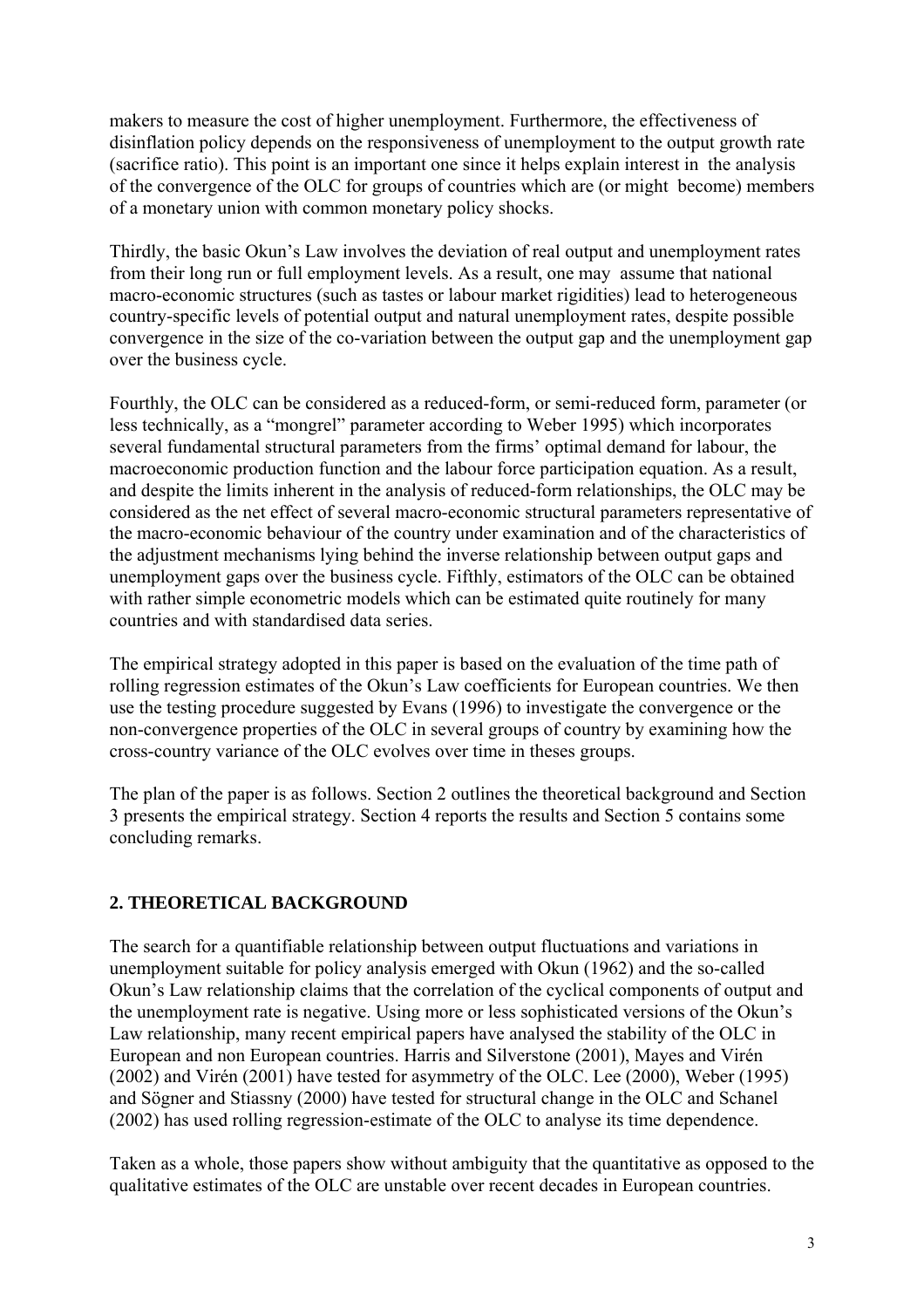Moreover several countries exhibit an overall increase in the absolute value of the unemployment-output trade-off in recent decades. Once observed, this instability of the OLC in European countries has to be interpreted further and some macroeconomic explanations have to be found for the possible origins of this instability. Two hypotheses are examined in this paper.

The first hypothesis (retained as the null hypothesis in the adopted testing procedure) states that European countries have different OLC trends stemming from domestic-specific labour and goods market structural dynamics and macroeconomic policies. In this case, the OLC's should wander away from each other at positive rates and hence their cross-country variance should be integrated of order one around an upward quadratic trend.

By contrast, an alternative hypothesis is that OLC's follow parallel paths. In this case, OLC's share a common trend arising because of financial and goods market integration, reduction of trade barriers, harmonisation of VAT, pressures of international competition and convergent macroeconomic policies. In this case, OLC's should not wander away from each other and hence their cross-country variance should be stationary around a constant positive mean.

To illustrate the idea, consider Figures 1a and 1b, which depict the hypothesis of nonconvergence of the OLC (Figure 1a) and the hypothesis of convergence (Figure 1b) in the case of two countries labelled 1 and 2 respectively.



Natural rates of output and unemployment are represented by the  $U_I^*$  and  $Y_I^*$  lines in country 1 and by the  $U_2^*$  and  $Y_2^*$  lines in country 2. The initial and final Okun's Law relationships are depicted by the  $OL_1$  and  $OL_1'$  curves in country 1 and by the  $OL_2$  and  $OL_2'$  curves in country 2. In the case of non-convergence, depicted in Figure 1a, OL relationships are not parallel and rotate non symmetrically from  $OL_1$  to  $OL_1'$  in country 1 and from  $OL_2$  to  $OL_2'$  following an exogenous shock. In the case of convergence, initially parallel OL relationships rotate symmetrically after a shock and stay parallel after the shift. Note that both cases involve no changes in the natural rates of output and unemployment. Convergence (or non-convergence) of the OLC is not at all synonymous with convergence (or absence of convergence) of the natural rates of unemployment and/or of potential output.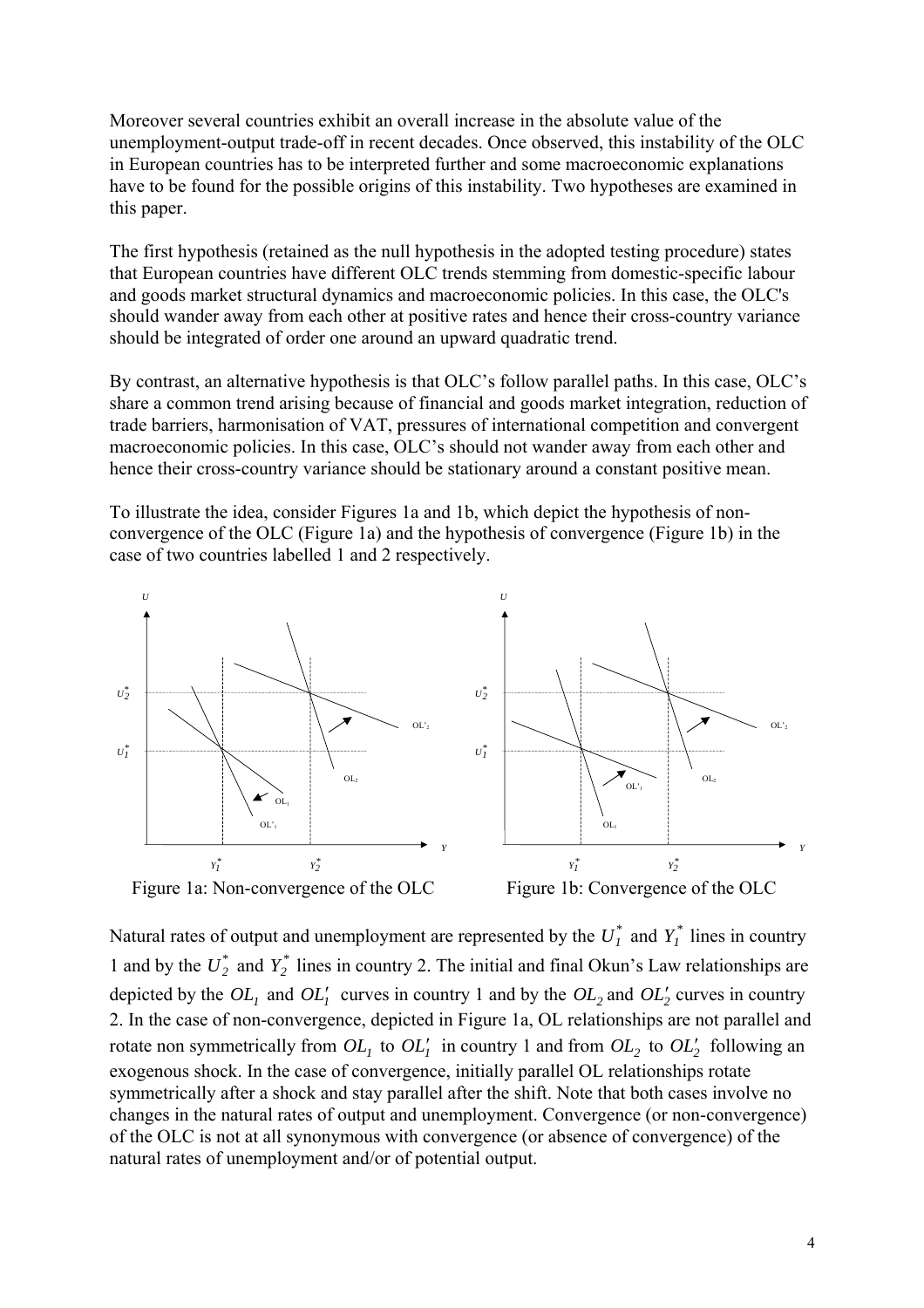In this case, we can speak about a conditional convergence process since the convergence of the OLC is conditional upon the disparities of the levels of potential output and full employment unemployment rate across countries.

#### **3. ECONOMETRIC CONSIDERATIONS**

#### *The Okun's Law models*

Let  $Y_t$  and  $Y_t^*$  represent, respectively, the logs of the observed and potential GNP. Similarly, let  $U_t$  and  $U_t^*$  represent the observed and natural rates of unemployment. In its simplest form, the empirical relationship between unemployment and output suggested by Okun is a "gap" equation of the type:

$$
U_t^c = aX_t^c + \omega_t \text{ with } \alpha < 0 \tag{1}
$$

where  $Y_t^c = Y_t - Y_t^*$  is cyclical GNP,  $U_t^c = U_t - U_t^*$  is the cyclical unemployment rate, and  $\omega_t$ is a stochastic error term. In Equation  $(1)$  the parameter  $a$  is known as the Okun's Law coefficient.

Equation (1) is a static, standard version of Okun's Law which assumes that the relationship is totally contemporaneous, which may not be plausible theoretically. It may also be inadequate empirically owing to the omission of significant time lags, especially in the reaction of labour demand. As the retained dynamic specification varies substantially across studies, we use two different specifications of the Okun's Law equation. This strategy permits some indication to be given of the sensitivity of empirical results to the maintained specification, and avoids potential criticism that the empirical results are particular to one chosen specification.

Following Hendry, Pagan and Sargan (1984) the first dynamic model used here is the Autoregressive Distributed Lag (or ADL) model :

$$
U_t^c = \sum_{s=0}^p a_{0,s} Y_{t-s}^c + \sum_{s=1}^q a_{1,s} U_{t-s}^c + \omega_t \quad (2)
$$

where the contemporaneous (impact or short-run) effect of output on unemployment is measured by the coefficient  $a_{0,0}$  while the total (or what is called here "medium-run") effect is given by

$$
a_{ADL} = \frac{a_{0,0} + \dots + a_{0,p}}{1 - (a_{1,1} + \dots + a_{1,q})}
$$
 (3)

The second specification is adapted from Blanchard (1989) and Weber (1995). We assume that the joint time series behaviour of the vector  $Z_t = (Y_t^c, U_t^c)'$  has a structural vector autoregressive (SVAR) representation of the form (disregarding for simplicity deterministic variables such as dummies):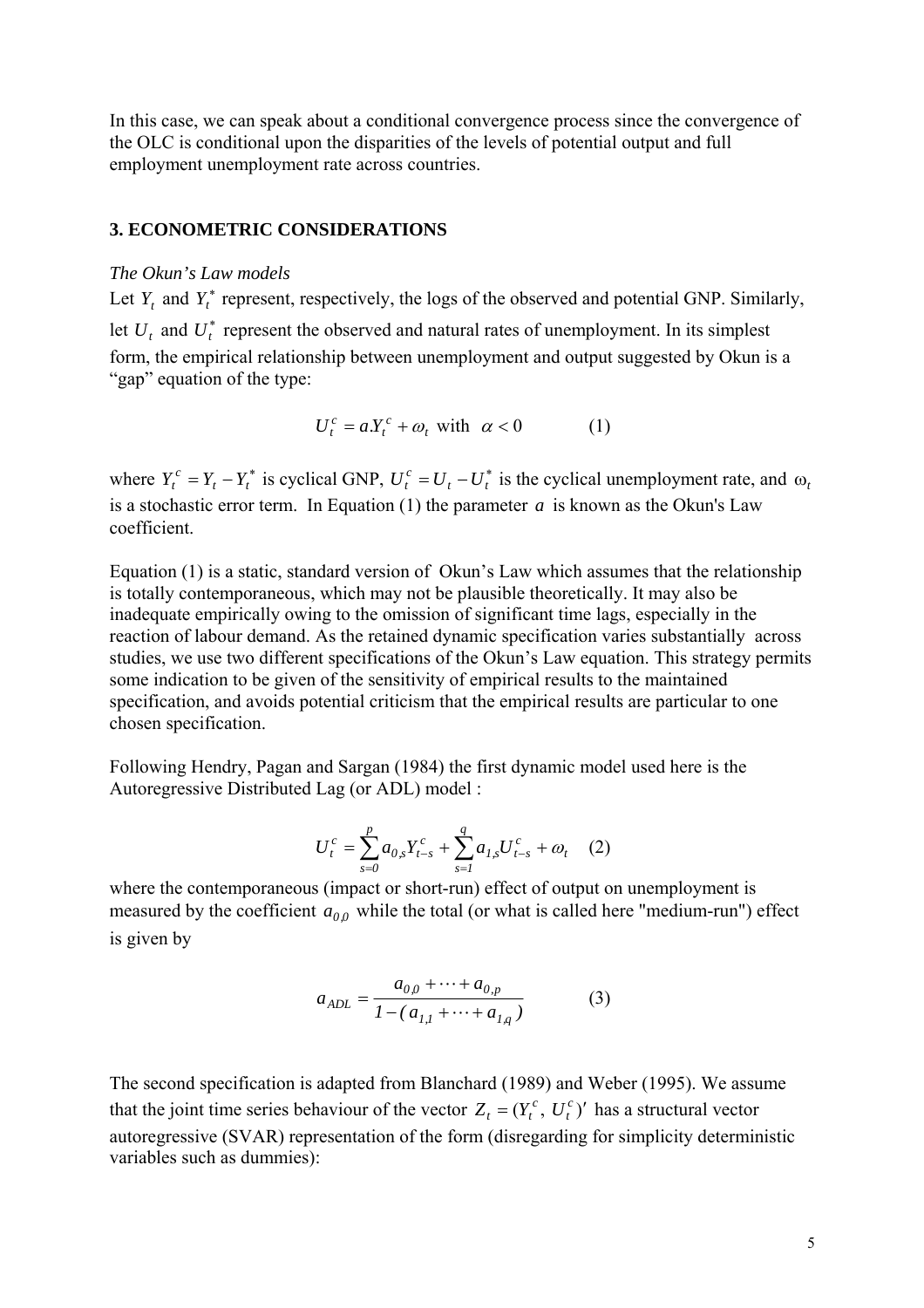$$
A(L)Z_t = \varepsilon_t \tag{4}
$$

where  $A(L) = A_0 + A_1 L + \cdots + A_p L^p$  is a matrix polynomial in the lag operator *L*,  $(\varepsilon_t^D, \varepsilon_t^S)$  is the vector of the structural residuals with  $\varepsilon_t^D$  denoting aggregate demand shocks and  $\varepsilon_t^S$  aggregate supply shocks.  $\varepsilon_t$  is serially uncorrelated and *Var(*  $\varepsilon_t$ ) =  $\Lambda$  $\varepsilon_t = ( \varepsilon_t^D, \varepsilon_t^S )'$  is the vector of the structural residuals with  $\varepsilon_t^D$ diagonal.

The elements of  $A_0$  are the structural parameters on the contemporaneous endogenous variables. The reduced form of the system can be written as

$$
\Phi(L)Z_t = v_t \tag{5}
$$

with  $\Phi(L) = I - \Phi_1 L - \cdots - \Phi_p L^p$  and  $v_t = (v_t^Y, v_t^U)$  is a  $y_t = (v_t^Y, v_t^U)$  is a  $(2 \times I)$  vector of reduced-form residuals and *Var*( $v_t$ ) =  $\Sigma$ .

The relationship between the reduced form and the SVAR representation is given by

$$
\Phi_i = A_0^{-1} A_i \text{ for } i = 1, \dots, p
$$
  
and 
$$
\nu_t = A_0^{-1} \varepsilon_t \text{ (or } A_0 \nu_t = \varepsilon_t \text{)}.
$$

As the coefficients in  $A_0$  and  $\Lambda$  are unknown, identification of the structural parameters is achieved in the SVAR approach by imposing theoretical restrictions to reduce the number of unknown structural parameters to be less than or equal to the number of estimated parameters of the variance-covariance matrix of the VAR residuals. As the vector  $Z_t$  contains two variables, only one theoretical constraint is needed to achieve identification.

Following Blanchard (1989) and Giannini, Lanzarotti and Seghelini (1995), the imposed restriction can be represented by the following set of equations :

$$
\begin{pmatrix} I & 0 \ a_{2,I}^{(0)} & I \end{pmatrix} \begin{pmatrix} v_t^Y \\ v_t^U \end{pmatrix} = \begin{pmatrix} \varepsilon_t^D \\ \varepsilon_t^S \end{pmatrix} \quad \text{or} \quad \begin{cases} v_t^Y = \varepsilon_t^D \\ v_t^U + a_{2,I}^{(0)} v_t^Y = \varepsilon_t^S \end{cases} \quad (6)
$$

where  $a_{2,1}^{(0)}$  is the (2,1) element of the  $A_0$  matrix.

The first equation states that real GNP innovations are driven entirely by aggregate demand disturbances within the corresponding time period as a result of nominal rigidities. In other words, this equation imposes a 'minimum delay restriction'. Unemployment is then determined in the second equation according to an Okun's Law relationship. Innovations in unemployment, given output, are attributed to supply shocks, reflecting changes in productivity or labour supply.

The OLC evaluated with the VAR approach is thus given by:

$$
a_{VAR} = -a_{2,1}^{(0)}
$$

In this version of the OLC, innovations to cyclical output are assumed to be entirely attributable to aggregate demand innovations. The second equation of the SVAR model is the Okun's Law equation. The imposed restrictions referred to above imply that innovations in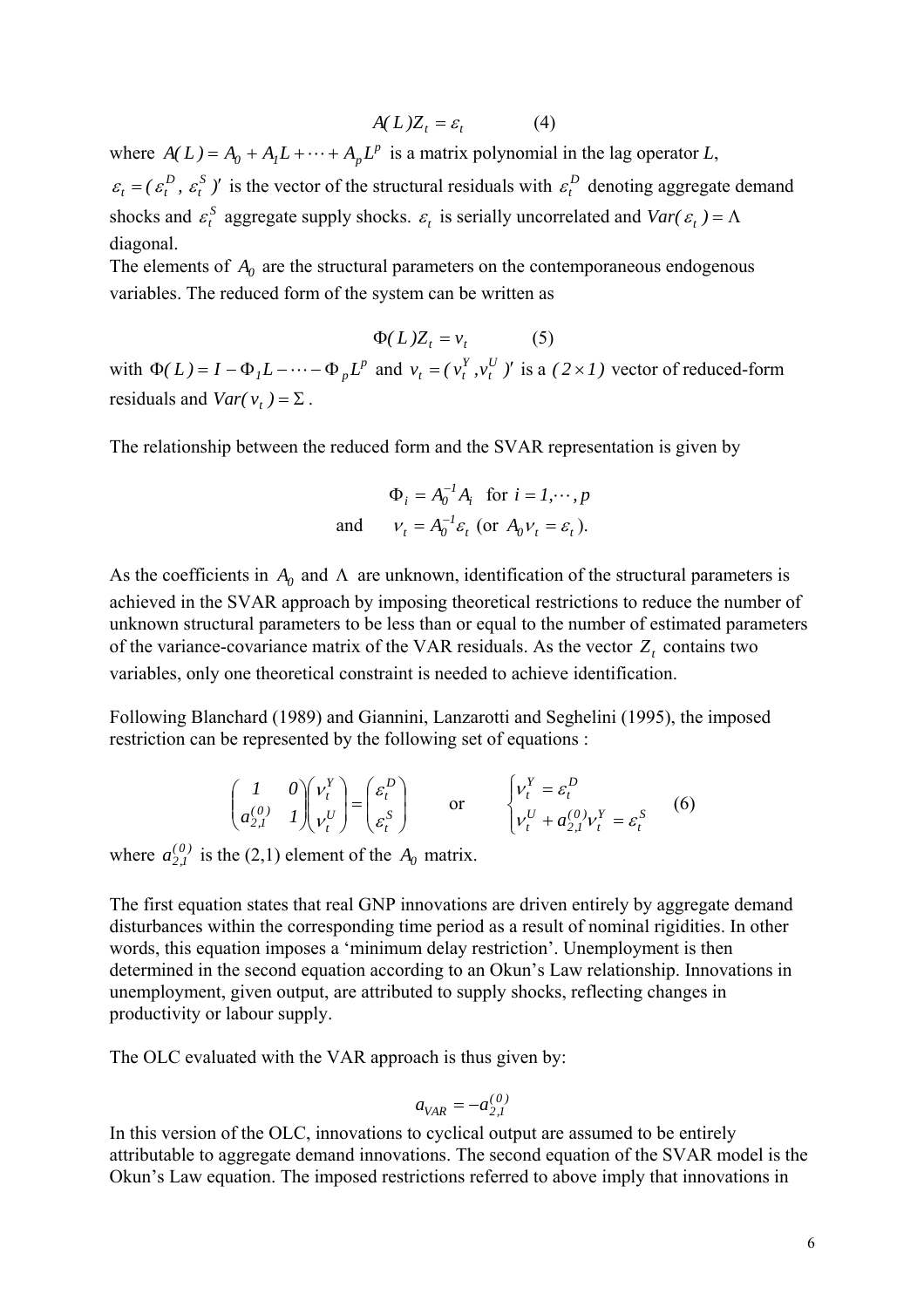unemployment given output are attributable to supply innovations. In this framework, supply innovations include both shocks to labour supply (i.e. changes in the labour force which affect unemployment given employment) and technology shocks (changes in productivity which affect employment given output).

Note that the lower triangular structure in the  $A_0$  matrix implies the special case of the Wold causal chain. As a consequence, the estimated residuals from the first equation can be used as an optimal instrument to estimate the parameter  $a_{21}^{(0)}$ . The Okun's Law coefficient may then be obtained by estimating

$$
v_t^U = a_{VAR} v_t^Y + \eta_t \qquad (7)
$$

where  $\eta_t$  is a white noise process.

A major step in the estimation of the OLC is the determination of potential output and the natural rate of unemployment. Unfortunately, these values are not observable and have to be estimated. Generally, there is no simple and straightforward way of doing this that guarantees the accuracy of the estimates. Well known approaches to this problem include differencing and the removal of deterministic linear, quadratic or broken trends.

The usual problem with some of the relatively simple methods is the fact that they fail to account adequately for the stochastic components of unemployment and real output in determining their potential components. As noted by Freeman (2000), the choice of detrending methodology can account for the failure to reject non-stationarity in the variables being used in the regression, resulting in a misspecification of the regression model.

The Hodrick and Prescott (1980, 1997) filter (hereafter, the HP filter) has become a standard method in the business cycle literature for removing trend movements. It decomposes an integrated time series into a stochastic trend and an cyclical component by minimising the variance of the cyclical component subject to a penalty for variations in the second difference of the trend component.

Although the use of the HP filter may be subject to criticism and somewhat more sophisticated decomposition procedures have been developed (see for instance the Beveridge-Nelson (1981) method, the Harvey (1985) structural time series approach, or the Baxter and King (1995) band-pass filter), the HP filter remains one of the standard methods for detrending. This is the main reason why we have chosen to use the HP filter in this paper. Moreover, this filter allows us to take account of the possible existence of stochastic trends in the original output and unemployment series.

Rolling regression estimates of the OLC are obtained by estimating Equations (2), (5) and (7) for each country *i* separately and for the initial sub sample  $t = 1,..., T_1$  with  $T_1 < T$  and *T* being the last observation in the full sample. Next, Equations (2), (5) and (7) are estimated for each country *i* separately and for each rolling regression sub sample  $t = 2,...,(T_1 + 1)$ ,  $t = 3,...,(T_1 + 2),..., t = S,...,T$  (with  $T = T_1 + S$ ) respectively. Note that in this case  $T_1$  is the dimension of the fixed window size used throughout the rolling regressions.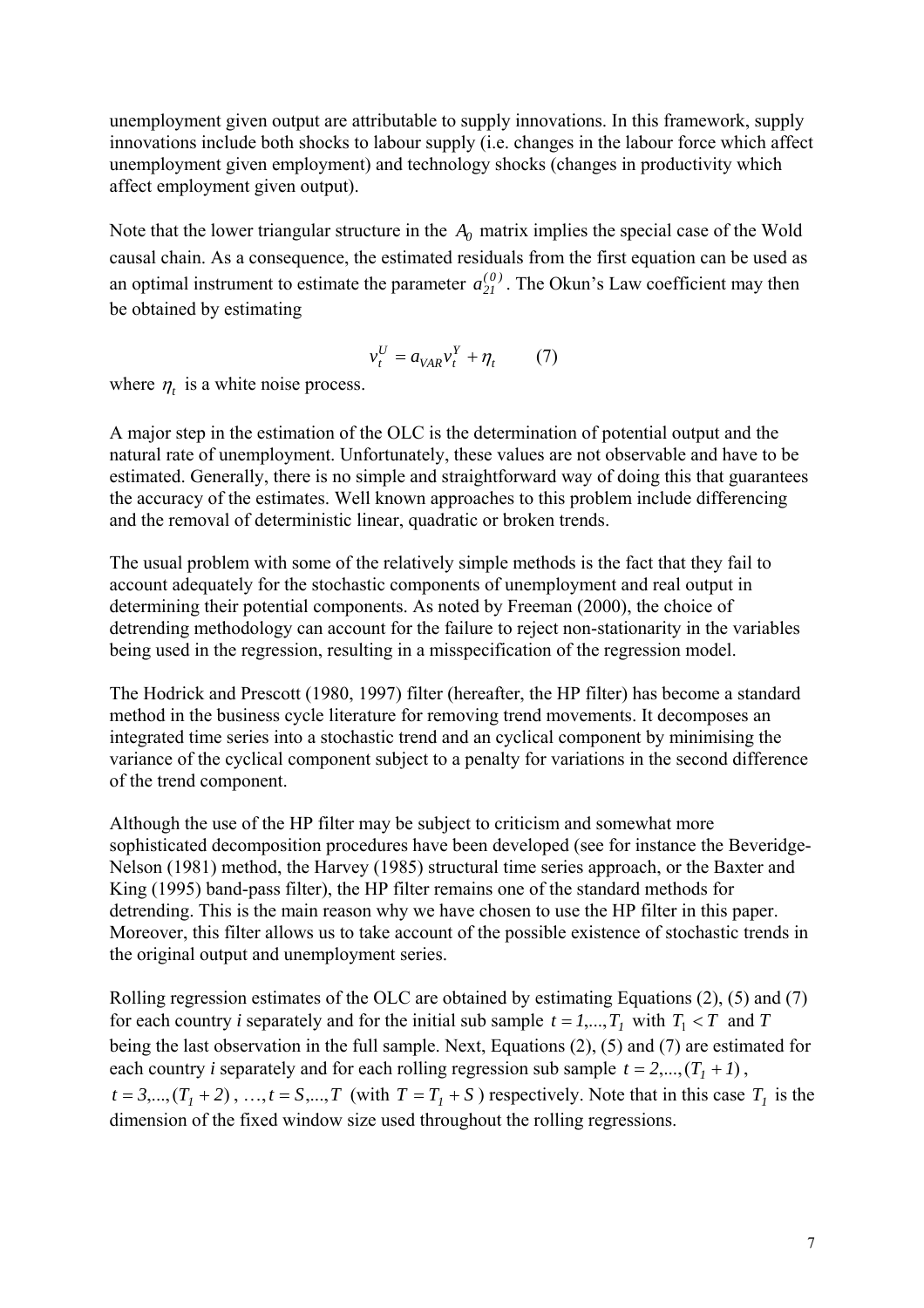#### *Testing for convergence of the OLC*

We admit the possibility that Europe might be divided into convergence clubs (*i.e. distinct*) groups of countries that revert toward different OLC common trends) or that some countries revert toward a common trend while others diverge from that common trend and from each other. We thus set up *K* groups of European countries. Each group  $k = 1, ..., K$  is formed on the basis of specific macroeconomic considerations which motivate examining the OLC convergence process across the countries included in this group.

It is now possible to examine the behaviour of each group's OLC differentials over time and ascertain whether there is any evidence of convergence within them. The conventional, crosscountry regression method for determining convergence has recently been criticised by Friedman (1992) and Quah (1993) among others. Moreover, such an approach would not be sensible in our case in which the primary focus of the convergence analysis is on groups with sizes varying between four to twelve European countries. Even were regression to be feasible, the very limited degrees of freedom would severely limit the power of our results.

In line with numerous recent studies on convergence (see, for example, Bernard and Durlauf, 1995) we avoid cross-country regressions and rely instead on time series information for determining the existence, or lack thereof, of convergence. More precisely, we use the test statistic suggested by Evans (1996). In order to deal simultaneously with the time and crosssection dimensions of series of estimated OLC, we investigate convergence of the OLC by examining how the cross-country variance of this coefficient evolves over time. The testing procedure suggested by Evans (1996) seems to be adequate for the problem at hand. This procedure amounts to estimate the following regression:

$$
\Delta V_t^k = \alpha_k + \beta_k t_t + \rho_k V_{t-1}^k + \sum_{i=1}^{r_k} \gamma_{k,i} \Delta V_{t-i}^k + \eta_t^k \tag{8}
$$

where  $V_t^k$  is the variance of the  $k^{th}$  group's estimated OLC ( $V_t^k = (1/N_k) \sum_{i \in k}$  $=(1/N_k)\sum_{k}(a_{i,t}^{k}$ *i k k 2 t k*  $k \mathcal{L}$ <sup>( $u_{i,t}$ </sup>  $V_t^k = (1/N_k) \sum (a_{i,t}^k - \overline{a}_t^k)$ with  $\overline{a}_t^k = (1/N_k) \sum_{i \in k}$ = *i k k*  $k \not\perp u_{i,t}$  $\overline{a}_t^k = (1/N_k) \sum a_{i,t}^k$ , and  $N_k$  is the number of countries included in the  $k^{\text{th}}$  group),  $t_t$  is a time trend and  $\eta_t^k$  is a white noise process.

Within this statistical framework, the hypothesis of non-convergence is defined as the hypothesis that the processes  $(a_{1,t}^k, a_{2,t}^k, \dots, a_{N_k,t}^k)$  are difference stationary with no cointegration among themselves, and  $\Delta a_{1t}^k, \Delta a_{2t}^k, \cdots, \Delta a_{N_t}^k$  have different unconditional means. In Equation (8), this hypothesis imposes the restrictions: *k 2,t*  $^{k}_{1,t}$ ,  $a^{k}_{2,t}$ ,  $\cdots$ ,  $a^{k}_{N_{k}}$ *N ,t k 2,t*  $\Delta a_{1,t}^k, \Delta a_{2,t}^k, \cdots, \Delta a_{N_k}^k$ 

$$
\rho_k = 0, \quad \beta_k > 0,
$$

The alternative hypothesis of convergence is defined as the hypothesis that a unique difference stationary series  $\pi_t^k$  exists such that  $a_{1,t}^k - \pi_t^k$ ,  $a_{2,t}^k - \pi_t^k$ , ...,  $a_{N_k,t}^k - \pi_t^k$  are stationary with nonzero means and the unconditional mean of  $\sum_{i \in k}$  $a_{1,t}^k - \pi_t^k$ ,  $a_{2,t}^k - \pi_t^k$ , ...,  $a_{N_k,t}^k - \pi_t^k$  $a_{N_k,t}^k - \pi$ − *i k k t*  $(a_{i,t}^k - \pi_t^k)$  is zero. In Equation (8), the restrictions imposed by this hypothesis are given by: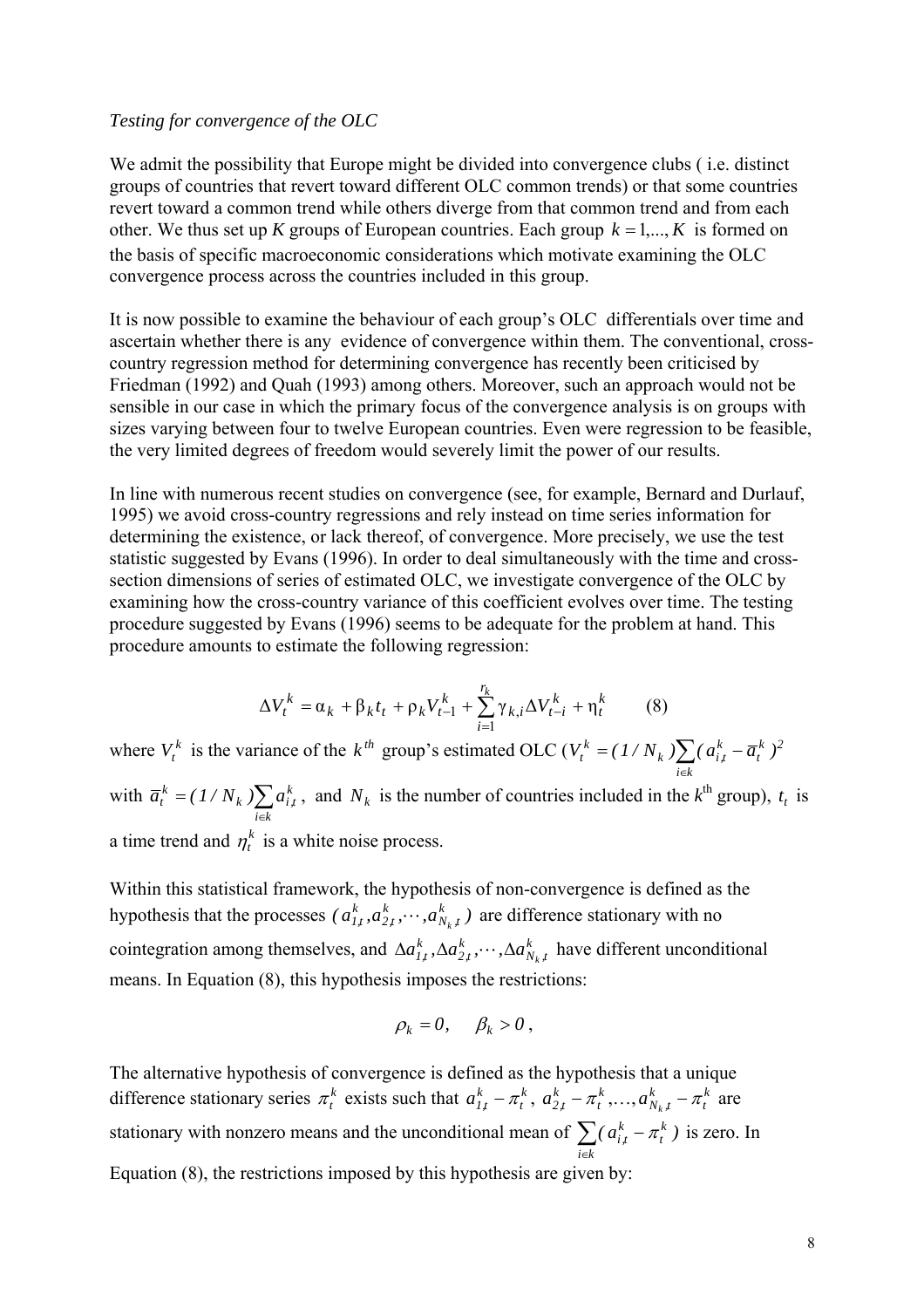$$
\rho_k < 0, \quad \beta_k = 0, \quad \alpha_k > 0 \, .
$$

In the convergence case, it may be assumed that the common trend  $\pi_t^k$  arises because of the growing integration of goods and financial markets in Europe. In this case, the unification of the European Community (EC) market induced by the progressive reduction in trade barriers, the harmonisation of the VAT and competition constraints or the pressure of international competition are considered as mechanisms leading to convergence of national OLC's toward parallel long-run levels.

Note that the failure of  $V_t$  to exhibit a decrease towards zero cannot be considered as evidence against convergence (or reversion toward a common trend) of the OLC within the statistical framework suggested by Evans. Rather, reversion is supported if  $V_t$  fluctuates around a positive mean and is rejected when  $V_t$  contains a quadratic positive trend. The data – generating process retained in the Evans framework is not consistent with a variance,  $V_t$ , declining toward zero.

Let  $\hat{\rho}_k$  be the estimators of  $\rho_k$  obtained by applying ordinary least squares to Equation (8) and let  $\tau(\hat{\rho}_k)$  be the corresponding t-ratio. According to Theorems 2, 3 and 4 in the Evans paper, the non-convergence hypothesis can be tested by treating it as the null against an alternative of convergence. In this statistical framework, the non-convergence hypothesis is rejected if  $\tau(\hat{\rho}_k)$  exceeds an appropriately chosen critical value. Under non-convergence null  $\tau(\hat{\rho}_k)$  converges in distribution to N(0,1) as *T* approaches infinity. However, the critical values of these statistics may be very different from the fractiles of the theoretical asymptotic distribution in finite samples. Fortunately, adequate critical values can be estimated using Monte Carlo simulations.

### **4. EMPIRICAL RESULTS**

This study uses semestrial (biannual) data for 17 European countries: Austria, Belgium, Denmark, Finland, France, Germany, Greece, Ireland, Italy, Luxembourg, Netherlands, Norway, Portugal, Spain, Sweden, Switzerland and the United Kingdom. The sample period runs from the first semester of 1970 to the second semester of 2002 and the data are taken from the OECD Economic Outlook database.

As suggested by Rven and Uhling (2002) the smoothing parameter,  $\lambda$ , of the HP filter is adjusted according to the fourth power of the sampling frequency. For semestrial observations, this implies that  $\lambda = 1600 / 2^4 = 100$ . In order to adequately capture the dynamic characteristics of the OL equation without losing too many degrees of freedom, we introduce some limited dynamics in the ADL and VAR models by setting the maximal number of lags equal to 4. In each case, the optimal lag length (subject to the maximum restriction) is selected with the Akaike criterion for all countries.

The ADL model is estimated with the technique of Seemingly Unrelated Regressions (SUR). A 17 equation-system is formed by stacking the equations associated with each of the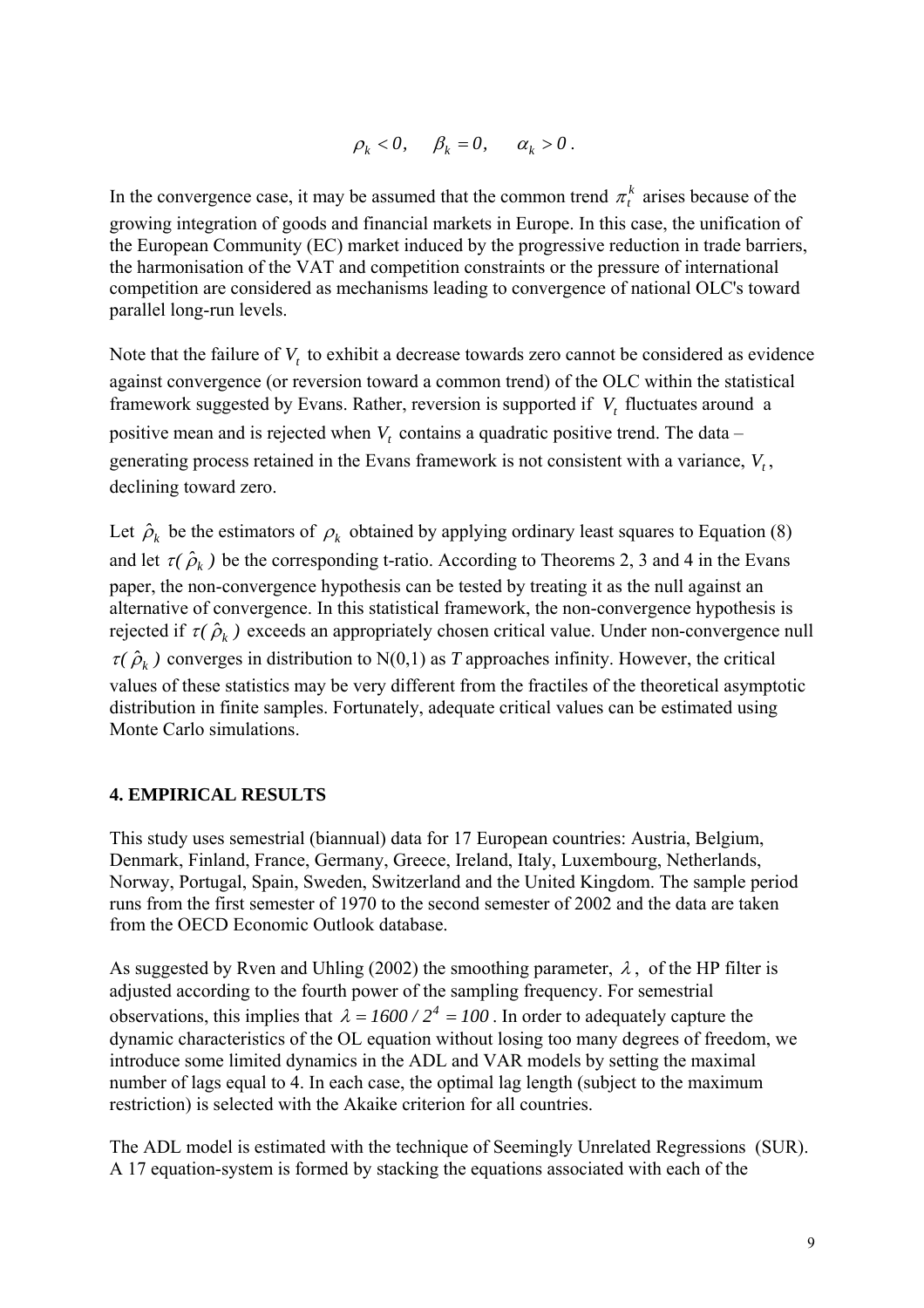seventeen retained countries. In contrast to OLS, the SUR technique takes into account potential cross-country residuals correlations due, for example, to European common shocks. The VAR model is estimated with OLS.

The rolling regressions are performed by first estimating the OLC with an initial span of observations running from the first half of 1970 to the second half of 1989 ( $T_1 = 1989/2$ ). Starting from this 40-observations initial sub-sample, successive sub-samples are formed by simultaneously adding one observation at the end of the sample and dropping one observation at the beginning of the sample so that the number of observations in each regression is constant and equal to 40.

The degree of convergence of the OLC is examined for several groupings of European countries. The first grouping includes all the retained EC countries. The second basis for grouping is given by the level of GNP of each European country. We retain three GNP-based groups of countries:

- countries with the highest level of GNP (France, Germany, Italy, United Kingdom)

- countries with an intermediate level of GNP (Austria, Belgium, Netherlands, Spain, Sweden, Switzerland)

- countries with the lowest level of GNP (Denmark, Finland, Greece, Ireland, Norway, Portugal)

The third set of groups is constructed on the basis of geographical considerations:

- Septentrional countries (Denmark, Finland, Ireland, Norway, Switzerland, United Kingdom)

- Occidental countries (Austria, Belgium, France, Germany, Luxembourg, Netherlands) - Meridional countries (Greece, Italy, Portugal, Spain).

The fourth grouping is made on the basis of the Bayoumi-Eichengreen (1993) classification of European countries according to the degree of correlation of demand and supply shocks across countries (a high degree of correlation being considered as a prerequisite for the existence of an optimal monetary zone):

- EMU core-countries are characterised by similar supply and demand shocks (Belgium, Denmark, France, Germany, Luxembourg, Netherlands)

- EMU periphery-countries are characterised by asymmetric macroeconomic shocks (Greece, Ireland, Italy, Portugal, Spain, United Kingdom).

A summary of statistics from the country-specific Okun's Law regressions is presented in Table 1. For both the SUR estimated ADL model and the VAR model, the table gives - for each country - the across-windows mean value of the estimated OLC, the mean value of the associated t-statistic and the mean value of the regression  $R^2$ .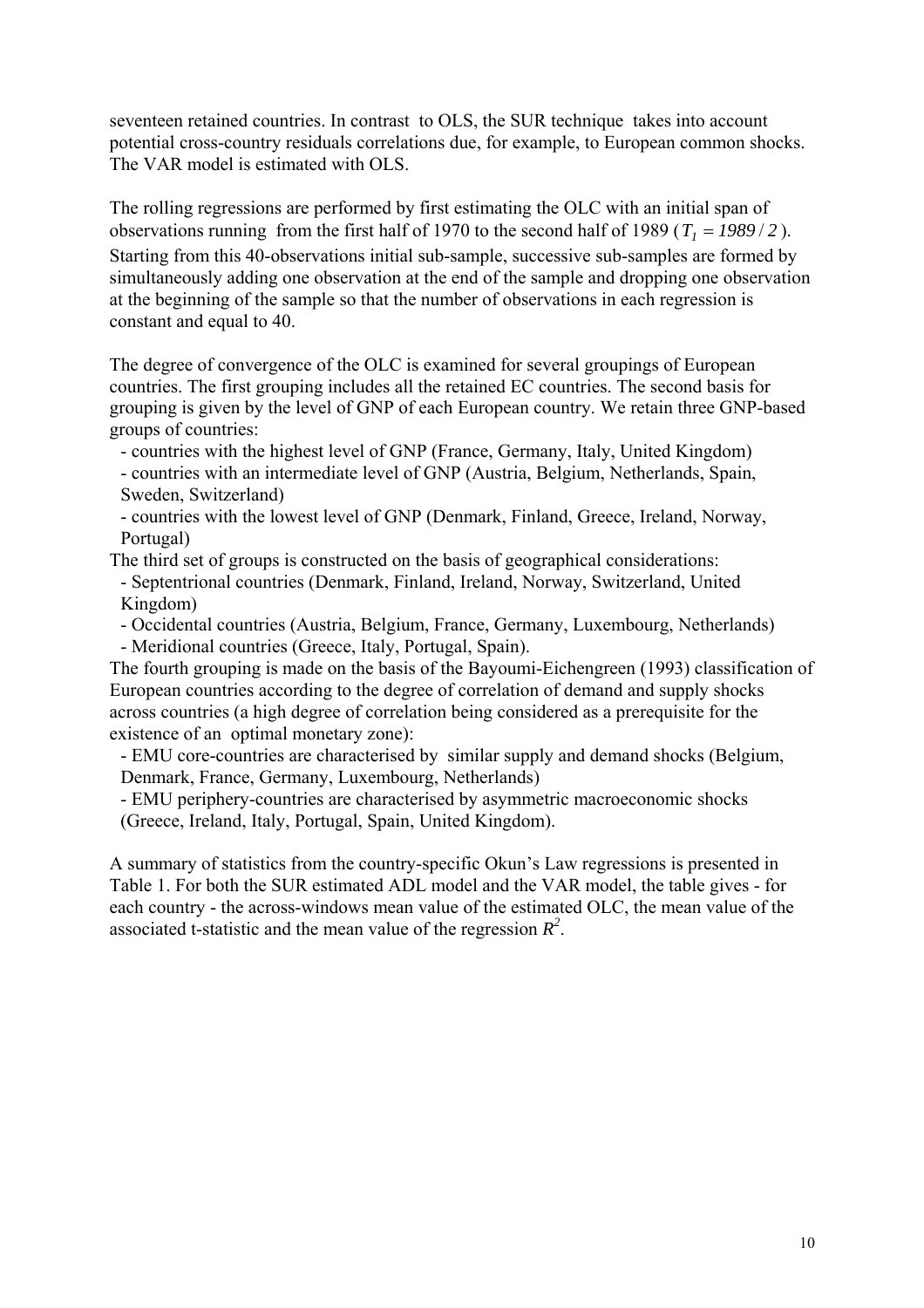|                       | <b>ADL</b> Model |                          |            |                                                                                      | <b>VAR Model</b>          |       |  |
|-----------------------|------------------|--------------------------|------------|--------------------------------------------------------------------------------------|---------------------------|-------|--|
| Country               | $a_{ADL}$        | $t$ -stat <sup>(1)</sup> | $R^{2(2)}$ | $\hat{a}_{\text{VAR}}$                                                               | $t$ -stat. <sup>(3)</sup> | $R^2$ |  |
| Austria               | $-0.100$         | $-4.727$                 | 0.937      | $-0.070$                                                                             | $-3.012$                  | 0.139 |  |
| Belgium               |                  | $-0.277 -12.890$         | 0.937      | $-0.137$                                                                             | $-5.950$                  | 0.208 |  |
| Denmark               |                  | $-0.655 -13.253$         | 0.937      | $-0.207$                                                                             | $-3.408$                  | 0.224 |  |
| Finland               | $-0.659$         | $-7.498$                 | 0.937      | $-0.212$                                                                             | $-4.718$                  | 0.381 |  |
| France                |                  | $-0.346 -11.261$         | 0.937      | $-0.173$                                                                             | $-5.739$                  | 0.176 |  |
| Germany               | $-0.160$         | $-2.026$                 | 0.937      | $-0.085$                                                                             | $-2.997$                  | 0.344 |  |
| Greece                | $-0.070$         | $-2.860$                 | 0.937      | $-0.024$                                                                             | $-0.735$                  | 0.030 |  |
| Ireland               | $-0.161$         | $-3.519$                 | 0.937      | $-0.378$                                                                             | $-4.304$                  | 0.218 |  |
| Italy                 | $-0.575$         | $-5.176$                 | 0.937      | $-0.112$                                                                             | $-2.024$                  | 0.131 |  |
| Luxembourg            | $-0.045$         | $-2.551$                 | 0.937      | $-0.036$                                                                             | $-2.889$                  | 0.041 |  |
| Netherlands           |                  | $-0.552 -13.905$         | 0.937      | $-0.113$                                                                             | $-5.098$                  | 0.311 |  |
| Norway                |                  | $-0.378 - 35.689$        | 0.937      | $-0.100$                                                                             | $-3.987$                  | 0.115 |  |
| Portugal              |                  | $-0.335 -13.020$         | 0.937      | $-0.102$                                                                             | $-3.126$                  | 0.087 |  |
| Spain                 | $-0.708$         | $-8.018$                 | 0.937      | $-0.293$                                                                             | $-3.377$                  | 0.204 |  |
| Sweden                |                  | $-0.461 - 31.406$        | 0.937      | $-0.142$                                                                             | $-3.350$                  | 0.263 |  |
| Switzerland           | $-0.102$         | $-4.833$                 | 0.937      | $-0.060$                                                                             | $-2.365$                  | 0.126 |  |
| United-Kingdom        |                  | $-0.639 -12.953$         | 0.937      | $-0.238$                                                                             | $-5.481$                  | 0.304 |  |
| $(1)$ As the $\alpha$ |                  |                          |            | pergmater involves a new linear function of the recreasion escationate the estimated |                           |       |  |

Table 1: OLC estimators and model statistical indicators

(1) As the  $a_{ADL}$  parameter involves a non-linear function of the regression coefficients, the estimated

variances (and so the associated t-statistics) are computed using the Delta method.

(2)  $R^2$ s are the same for each country because of the SUR estimation.

(3) t-statistics associated with the  $a_{VAR}$  coefficient in Equation (6).

Whichever model is used, the *t-*statistics reveal that the mean value of the Okun's Law coefficient is negative and significantly different from zero at the 5% confidence level for all countries except Greece. With one exception, the absolute value of the VAR-estimated OLC is lower than the corresponding value from the ADL model. This can be confirmed by visual inspection of Figure 2 which plots the temporal evolution of the estimated value of the OLC for each country. The graph of the time evolution of the VAR-estimated OLC value is located above that for the SUR-ADL model except for Ireland (the exception referred to above) and Luxembourg (during the last two periods of the sample only). The exceptional cases may be explained by the fact the two-variable VAR model is not always fully appropriate for the case of a small open economy. In line with the empirical results found in Lee (2000), twelve out of the seventeen countries exhibit an increase in the absolute value of the OLC in the decade from 1990.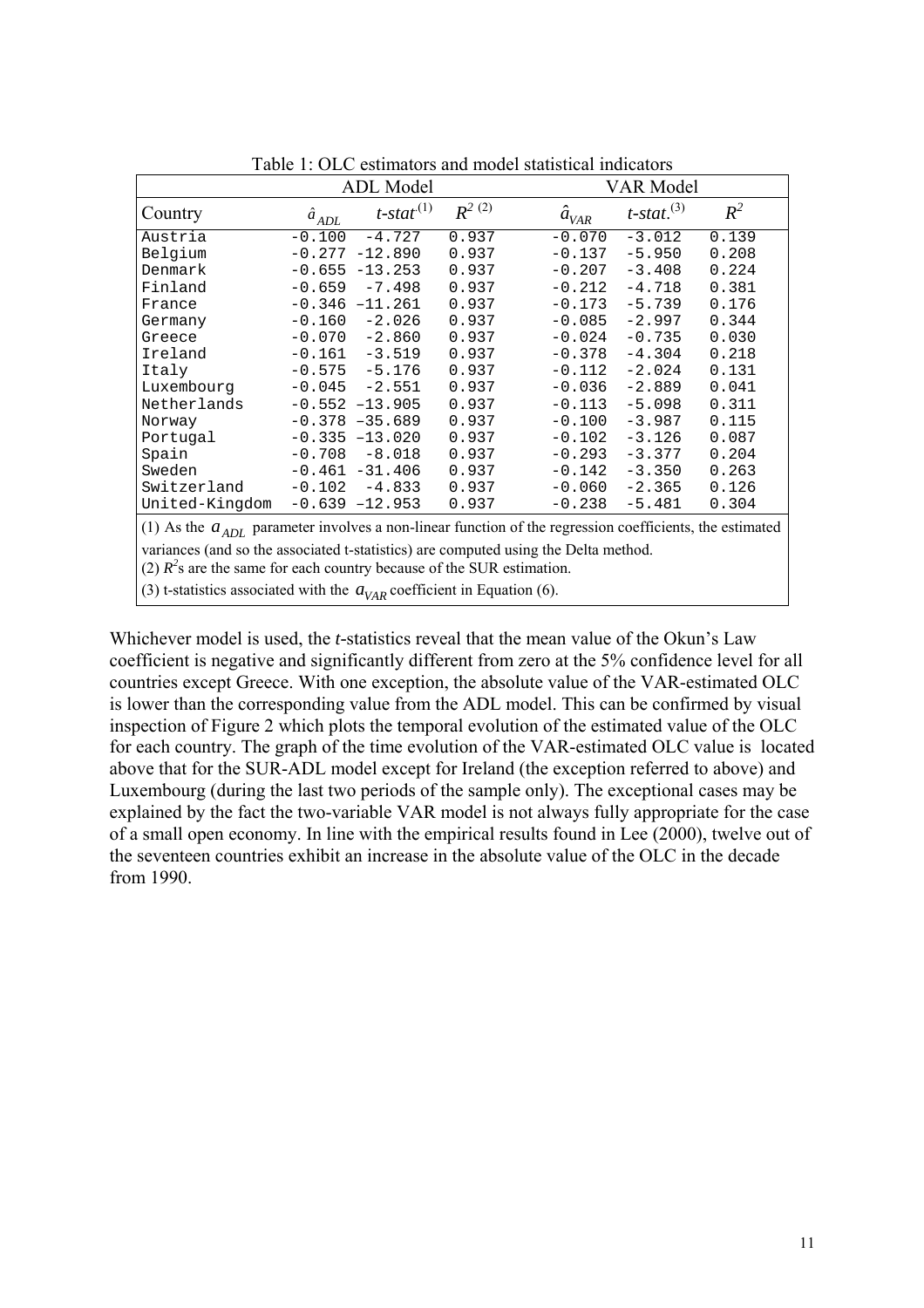

Figure 2: Time evolution of the estimated value of the OLC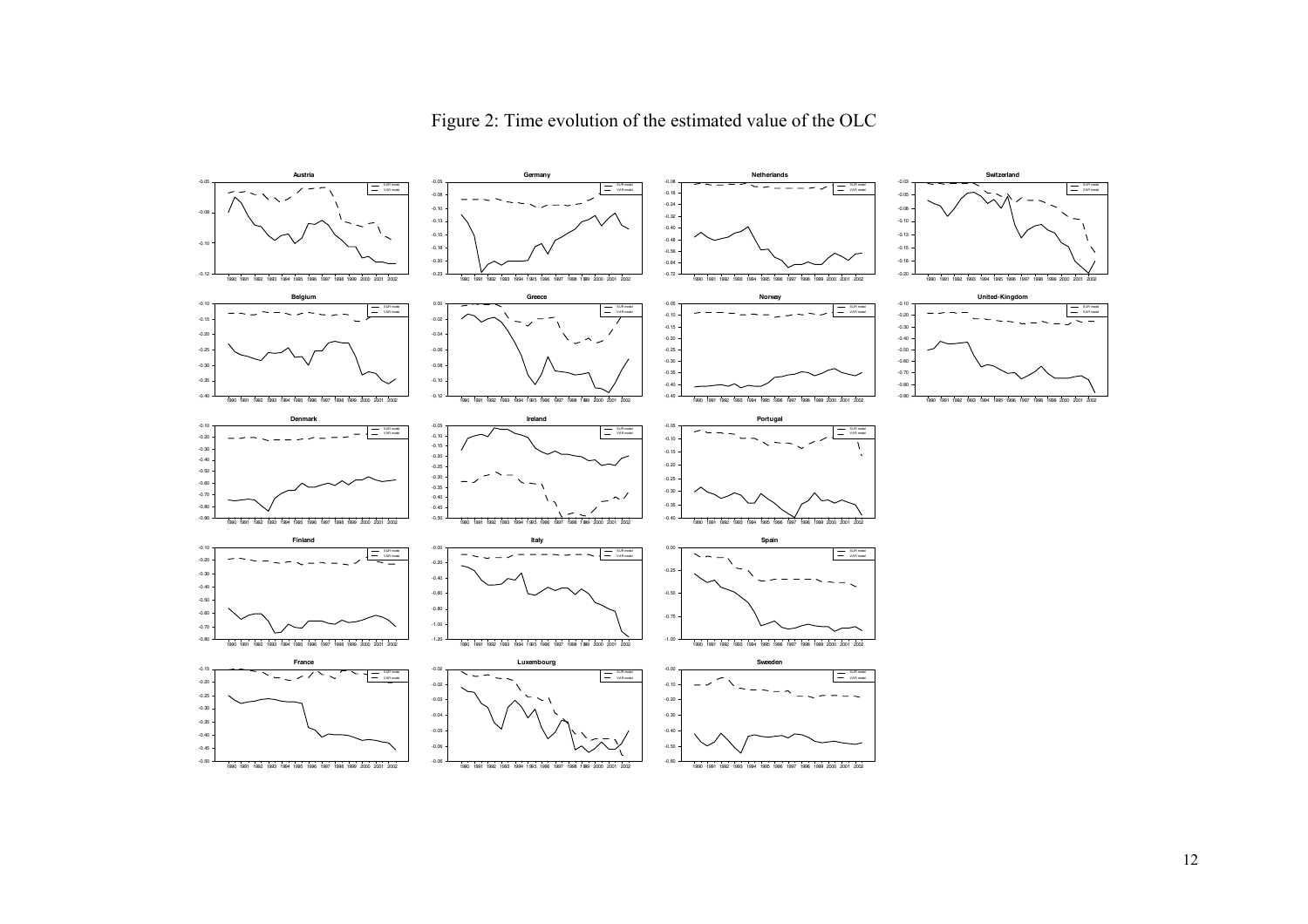#### *Convergence test statistics*

The Evans statistic  $\tau(\hat{\rho})$  is obtained by estimating Equation (8) after selecting the optimal number of lags with the Akaike criterion, subject to the constraint of a maximal lag length of four semesters. Finite sample critical values of  $\tau(\hat{\rho})$  are then estimated by Monte Carlo simulations performed as follows. Let  $a_{i,t}$  denote the estimator of the Okun's Law coefficient in country *i* at time *t*. We first obtain 10,000 samples of  $a$ 's generated according to

$$
a_{i,t} = \lambda_i + a_{i,t-1} + u_{i,t} \quad i = 1, \cdots, N \; , \qquad t = T_1, \cdots, T \tag{9}
$$

with  $u_{i,t} \approx NIID(0, \sigma_i^2)$ ,  $a_{i,T_i-1} \approx NIID(0, \theta_i^2)$ , and  $\lambda_i \approx NIID(0, \kappa_i^2)$ .

The parameter  $\sigma_i$  is taken equal to the minimal standard error obtained by fitting  $a_{i,t}$  to fixed country and time effects and up to 4 lags of itself. The parameter  $\theta_i$  is equal to the cross-country standard error of  $a_{i,t}$  in 1990:1. Finally,  $\kappa_i$  represents the cross-country standard deviation of the Okun's Law coefficient drift term. As this parameter cannot be estimated directly, samples of *a* 's were generated for  $\kappa_i = 0.000, 0.005$  and 0.010. Note that simulations are performed with no lags of  $\Delta V_t^k$  as regressors in Equation (9) because i) the asymptotic distribution of  $\tau(\hat{\rho})$  does not depend on the nuisance parameters  $\{\gamma_k\}$ , ii) the finite-sample distribution depends on these parameters only slightly.

The estimated values of the variance parameters involved in the estimation of the finitesample critical values of  $\tau(\hat{\rho})$  are presented in Table A.1 in the Appendix. Tables 2A and 2B report the values of  $\hat{\rho}$  and  $\tau(\hat{\rho})$  in the second and third columns, and estimates of the marginal significance levels of  $\tau(\hat{\rho})$  for  $\kappa_i = 0.000, 0.005$  and 0.010 in the fourth, fifth and sixth columns.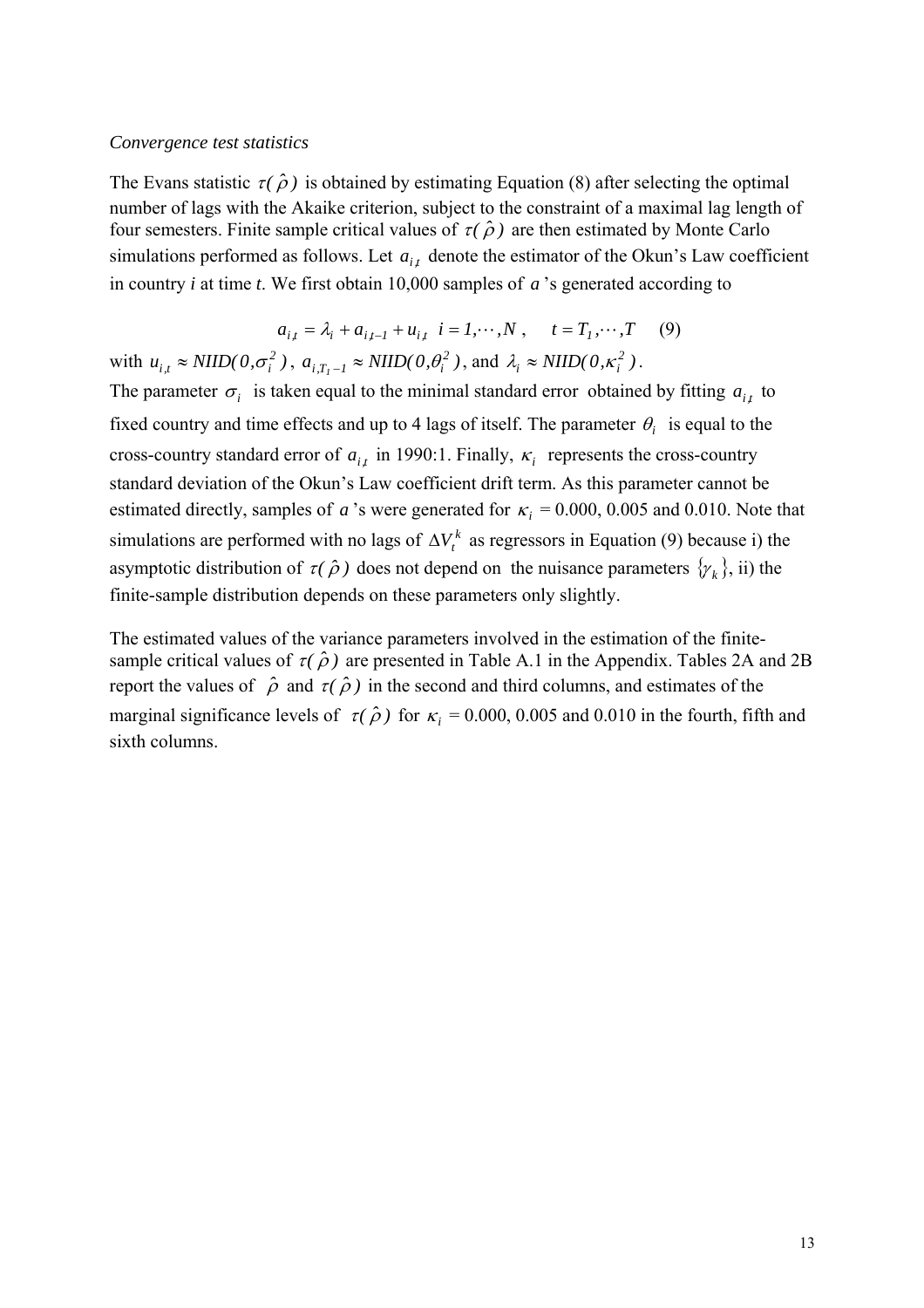|                      |              |                    | Marginal significance  |       |       |
|----------------------|--------------|--------------------|------------------------|-------|-------|
|                      |              |                    | level for $\kappa_i$ = |       |       |
|                      | $\hat{\rho}$ | $\tau(\hat{\rho})$ | 0.000                  | 0.005 | 0.010 |
| All EC countries     | $-0.748$     | $-1.674$           | 0.584                  | 0.728 | 0.397 |
| Euro zone            | $-0.683$     | $-2.011$           | 0.580                  | 0.569 | 0.229 |
| High GDP             | 0.260        | 0.402              | 0.978                  | 0.997 | 0.969 |
| Intermediate GDP     | $-0.272$     | $-1.648$           | 0.741                  | 0.686 | 0.170 |
| Low GDP              | $-0.693$     | $-2.535$           | 0.316                  | 0.320 | 0.136 |
| Septentrional        | $-0.813$     | $-2.660$           | 0.265                  | 0.266 | 0.148 |
| Occidental           | $-0.562$     | $-2.552$           | 0.313                  | 0.225 | 0.027 |
| Meridional           | $-0.762$     | $-1.686$           | 0.726                  | 0.726 | 0.486 |
| <b>B-E</b> core      | $-0.948$     | $-2.675$           | 0.249                  | 0.252 | 0.158 |
| <b>B-E</b> periphery | $-0.613$     | $-1.639$           | 0.748                  | 0.749 | 0.468 |

Table 2A: Evans test for non-convergence of the ADL-estimated OLC

Table 2B: Evans test for non-convergence of the VAR-estimated OLC

|                      |              |                    | Marginal significance  |       |       |
|----------------------|--------------|--------------------|------------------------|-------|-------|
|                      |              |                    | level for $\kappa_i$ = |       |       |
|                      | $\hat{\rho}$ | $\tau(\hat{\rho})$ | 0.000                  | 0.005 | 0.010 |
| All EC countries     | $-0.270$     | $-0.927$           | 0.933                  | 0.214 | 0.195 |
| Euro zone            | $-0.407$     | $-1.329$           | 0.842                  | 0.138 | 0.119 |
| High GDP             | $-0.192$     | $-0.633$           | 0.962                  | 0.728 | 0.705 |
| Intermediate GDP     | $-0.407$     | $-2.106$           | 0.526                  | 0.035 | 0.042 |
| Low GDP              | $-0.504$     | $-1.688$           | 0.728                  | 0.118 | 0.057 |
| Septentrional        | $-0.382$     | $-1.520$           | 0.785                  | 0.136 | 0.080 |
| Occidental           | $-0.625$     | $-2.099$           | 0.522                  | 0.033 | 0.038 |
| Meridional           | $-0.567$     | $-2.201$           | 0.479                  | 0.036 | 0.038 |
| <b>B-E</b> core      | $-0.613$     | $-2.971$           | 0.175                  | 0.005 | 0.005 |
| <b>B-E</b> periphery | $-0.391$     | $-1.187$           | 0.888                  | 0.250 | 0.161 |

The marginal significance levels reported in Table 2A imply that, with only one exception, the null of non-convergence of the ADL-estimated OLC is never rejected at the 5% significance level. The single exception is that of the Occidental countries-group, and then only if the cross-country standard deviation of OLC drifts is assumed to be equal to 0.010.

As the ADL-estimated OLC is the total multiplier effect of output gap variations on cyclical unemployment, there is no evidence of any parallel movements in the medium-run correlation of unemployment and output gaps in most country groupings. Apart from the Occidental group, the instability of the ADL-estimated OLC in European countries cannot be related to the movements of an underlying European (or group-specific) common trend. On the contrary, this instability seems to originate from country-specific disturbances such as changes in labor market rigidities, technological adoption rates, preferences, market structures and government policies. This evidence of non-convergence of the medium-run multiplier effect of GNP on unemployment in the groups consisting of European countries and in the groups consisting of EMU countries highlights how counterproductive the monetary policy of the EMU might be even in the case of symmetric shocks. This situation may become worse as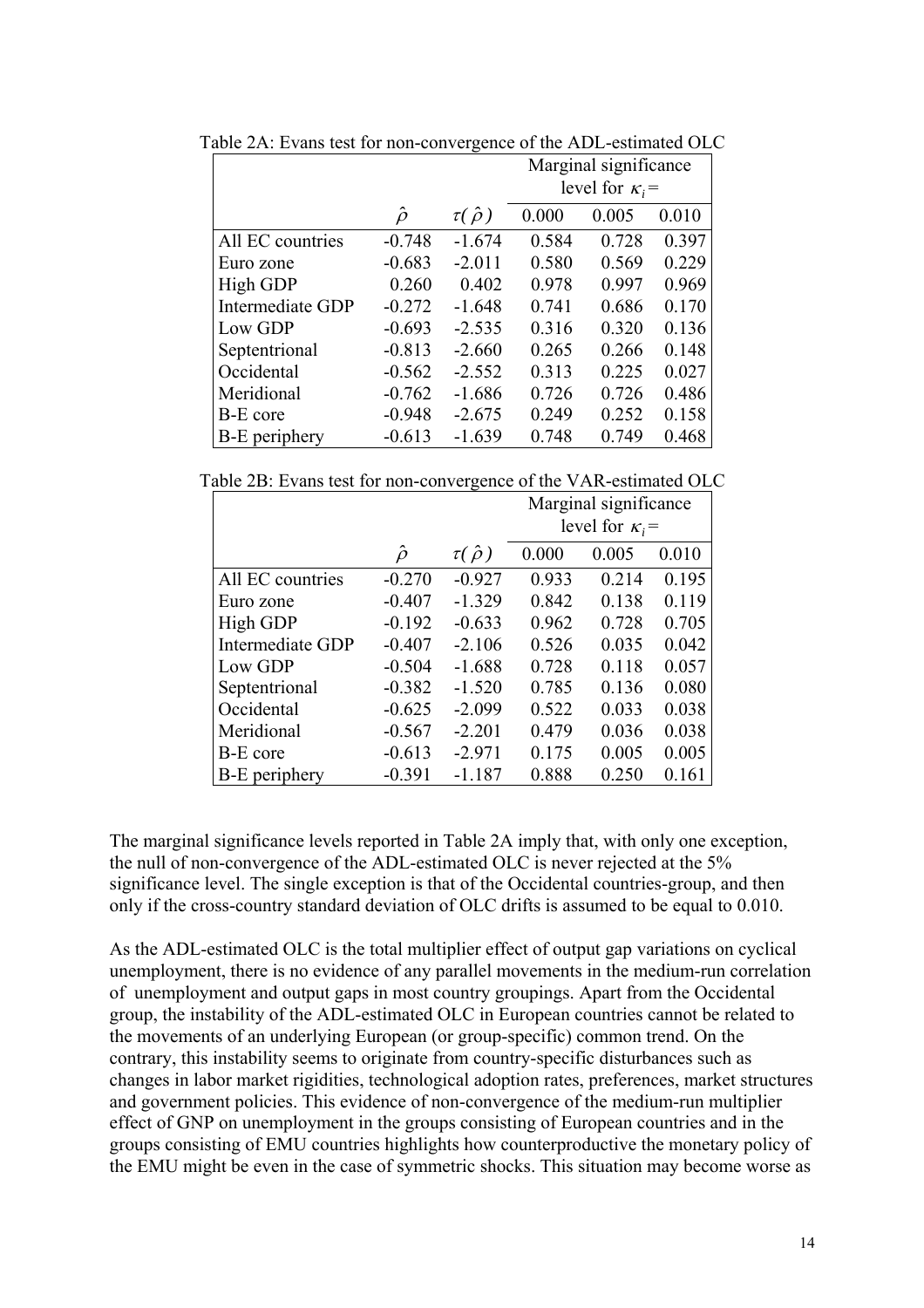and when EMU is enlarged to incorporate one or more of the countries which acceded to EU membership in 2004, as that incorporation may result in a higher degree of asymmetry of macroeconomic structural parameters.

Moreover, the absence of an OLC common trend in the group consisting of high-GDP countries reduces the scope and the incentives for possible common macroeconomic strategies among the sub-group of EMU rich countries. As EMU enlargement has raised the possibility that some sub-groups of countries (France and Germany, for instance) might set up specific macroeconomic co-ordinated policies, the non convergence of the OLC in the group of rich countries casts doubt on the wisdom of such a strategy.

Turning next to the case of the VAR-estimated OLC, the null of non-convergence is never rejected by the data when  $\kappa_i = 0.00$ . However, this null hypothesis is rejected at the 5% confidence level for the Intermediate GDP, Occidental, Meridional, and Bayoumi-Eichengreen core countries when the variance parameter  $\kappa_i$  is increased to 0.01. At that variance parameter level, non-convergence cannot be rejected at the 10% confidence level for the groups consisting of all retained EC countries, the EMU countries, the high GDP countries, and the Bayoumi-Eichengreen periphery countries.

As the VAR-estimated OLC measures the contemporaneous link between VAR innovations associated with the output gap and unemployment rate gap equations, empirical results presented in Table 2B show that there is convergence of the short run correlation of the unexpected components of output and unemployment fluctuations in many country groups in Europe. This statistical result may be interpreted as the existence of a common trend underlying the time path of the coefficient of what might be called the short-run version of the Okun's Law relationship. In several country groups such as "Intermediate GDP", "Low GDP", "Septentrional", "Occidental", "Meridional" and "Bayoumi-Eichengreen core", the instantaneous impact of GNP innovations on unemployment innovations seems to be conjointly determined by European-wide macroeconomic structural evolutions during the last decade. This parallel evolution of the "short-run" Okun coefficient in many European country groups might be related to rather similar degrees of labor market rigidities, high levels of unionisation and real wage downward inflexibility (see for instance Nickell, 1997 on this point). Moreover, we may also conjecture that restructuring from manufacturing to service industries and the adoption of new technologies in countries with generous welfare and social insurance programs can explain a major part of this parallel evolution of the short-run OLC through the nineties.

Lastly, note that the hypothesis of non-convergence of the VAR estimate of the OLC is rejected by the data for the Bayoumi-Eichengreen core group but this hypothesis is not rejected for the periphery group. This empirical result gives additional insight into the relevance of the country groupings suggested by Bayoumi and Eichengreen. Their suggested grouping seems to be also valid when analysing the convergence of the VAR estimate of the OLC instead of the correlation of supply and demand shocks as performed in these authors' initial paper.

# **5. CONCLUSION**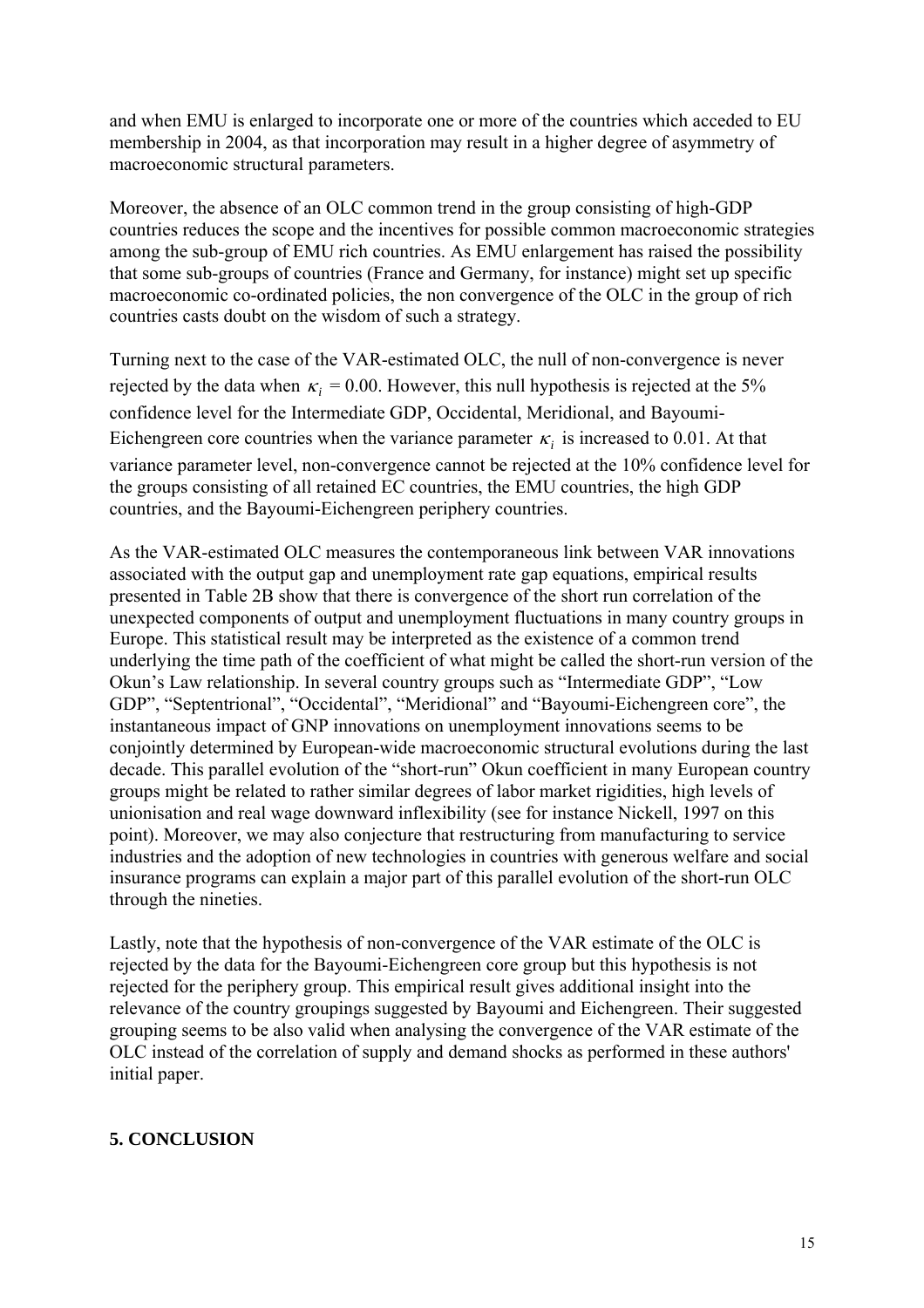This paper re-examines the question of whether some subgroups of European countries constitute an optimal zone by testing for convergence of short-run and medium-run version of the OLC with a two-step strategy involving the testing procedure suggested by Evans (1996).

Empirical evidence suggests that short-run OLC's follow parallel paths in several sub-groups of European countries but there is no strong evidence of any parallel movements in the estimated values of the medium-run OLC. Only the Occidental countries-group exhibits convergence of both the short-run and medium-run OLC.

The parallel evolution of the short-run OLC in several country groups may reveal the existence of a common trend underlying the time path of the short-run multiplier effect of output gap movements on unemployment gaps in Europe. However, the time evolution of the medium-run version of the OLC seems to be primarily influenced by country-specific disturbances (such as disturbances on labor markets rigidities, technology adoption rates, or market structures) rather than by European-wide structural evolutions.

As considerable evidence is found for non-convergence of the medium-run OLC, a common shock on European output can be expected to result in diverging unemployment rate movements in European countries. Moreover, this non parallel response of unemployment rates may also make the resulting monetary policy response problematic and lends some weight to the contention that Europe is not an optimal zone.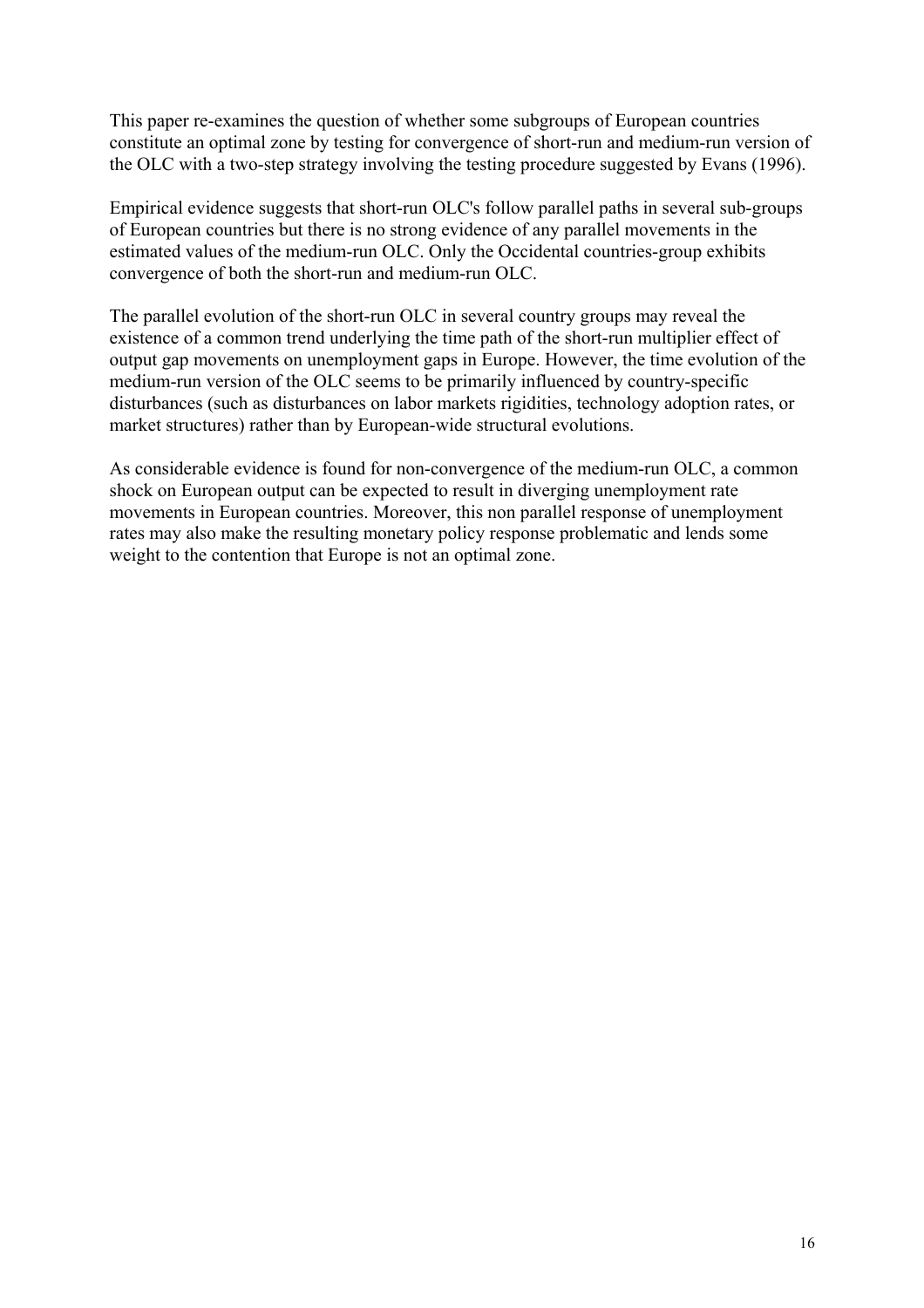## **REFERENCES**

Baxter M.. King R.. 1995. "Measuring business cycles: Approximate band-pass filters for economic time series". Working Paper 5022. NBER.

Bayoumi T.. Eichengreen B.. 1993. "Shocking Aspects of European Monetary Unification" in Giavazzi F.. Torres F. *Adjustment and Growth in the European Monetary Union*. Chapter 7. pp. 193-230. Cambridge University Press. Cambridge and New York.

Bernard. A. B.. Durlauf. S.N.. 1995. "Convergence in international output". Journal of Applied Econometrics. Vol 10. pp. 97-108.

Beveridge S.. Nelson C.R.. 1981. "A new approach to decomposition of economic time series into permanent and transitory components with particular attention to measurement of the 'business cycle'. Journal of Monetary Economics. 7. pp. 151-174.

Blanchard O.J.. 1989. "A traditional interpretation of macroeconomic fluctuations". American Economic Review. 79(5). pp 1146-64.

Evans P.. 1996. "Using cross-country variances to evaluate growth theories". Journal of Economic Dynamic and Control. Vol. 20. pp. 1027-1049.

Freeman D.. 2000. "A regional test of Okun's Law". International Advances in Economic Research. 6. pp. 557-570.

Friedman M.. 1992. "Do old fallacies ever die ?". Journal of Economic Literature. 30. pp. 2129-2132.

Giannini C. A., Lanzarotti A., Seghelini M., 1995, A traditional interpretation of

macroeconomic fluctuations: the case of Italy. European Journal of Political Economy, vol. 11, 131-155

Harris R.. Silverstone B.. 2001. "Testing for asymmetry in Okun's law: a cross-country comparison". Economics Bulletin. Vol 5. 2. pp.1-13.

Harvey A.C.. 1985. "Trends and cycles in macroeconomic time series". Journal of Business and Economic Statistics. 3. pp. 216-227.

Hendry D.F.. Pagan A.R. and Sargan. J.D.. 1984. 'Dynamic specification'. in Griliches. Z. and Intriligator. M.D. (eds). *Handbook of Econometrics*. Amsterdam :North Holland.

Hodrick R.J., Prescott E.C., 1980. Post-war U.S. Business Cycles : an Empirical

Investigation. Mimeo, Carnegie-Mellon University, Pittsburgh, PA.

Hodrick R.J.. Prescott. E.C. 1997. Post-war business cycles : an empirical

investigation. Journal of Money. Credit and Banking 29. pp 1-16.

Lee J.. 2000. "The Robustness of Okun's Law: Evidence from OECD Countries". Journal of Macroeconomics. Vol.22. 2. pp.331-356.

Mayes D., Virén M., 2002, Asymmetry and the problem of aggregation in the Euro area. Empirica, 29, 47-73.

Moosa I.A.. 1997. "A cross-country comparison of Okun's coefficient". Journal of Comparative Economics. 24. pp. 335-356.

Nickell S. 1997. "Unemployment and labor market rigidities: Europe versus North America". Journal of Economic Perspectives. 11. Pp. 55-74.

Okun A. 1962. "Potential GNP : its measurement and significance". Proceedings of the Business and Economic Statistics Section of the American Statistical Association. pp 98-104. Quah D.. 1993. "Empirical cross-section dynamics in economic growth". European Economic Review. 37. pp.426-434.

Rven M. O.. Uhlig H.. 2002. "On adjusting the Hodrick-Prescott filter for the frequency of observations". The Review of Economics and Statistics. 84(2). 371-380.

Schnabel G., 2002, Output trends and Okun's law. BIS Working Paper, 111.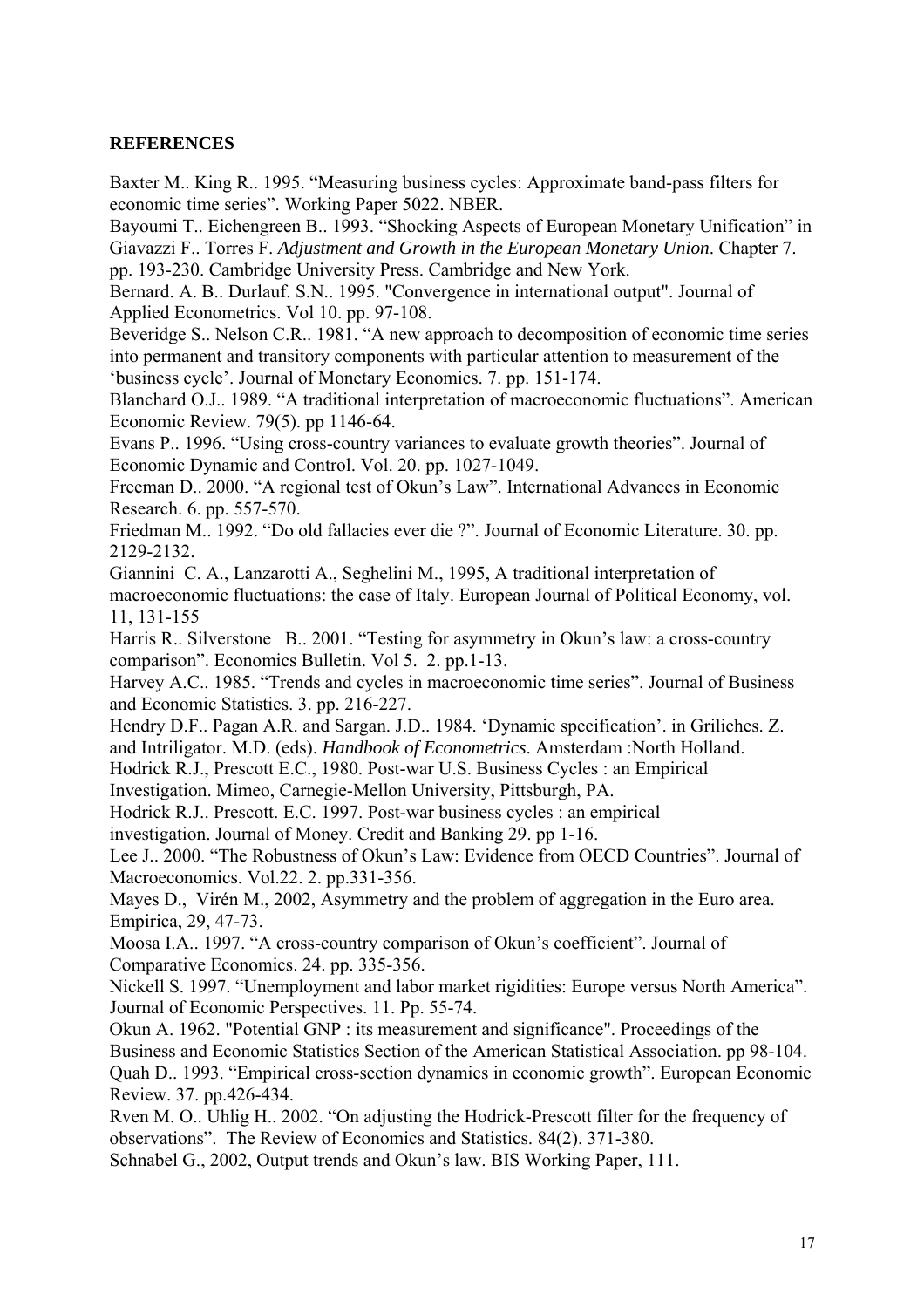Sögner L.. Stiassny A.. 2000. "A cross-country study on Okun's Law". Working Paper. Vienna University of Economics and Business Administration. 23p. Virén M.. 2001. "The Okun curve is non-linear". Economics Letters. 70. pp. 253-257.

Weber C.E.. 1995. "Cyclical output. cyclical unemployment. and Okun's coefficient: a new approach". Journal of Applied Econometrics. 10. 433-445.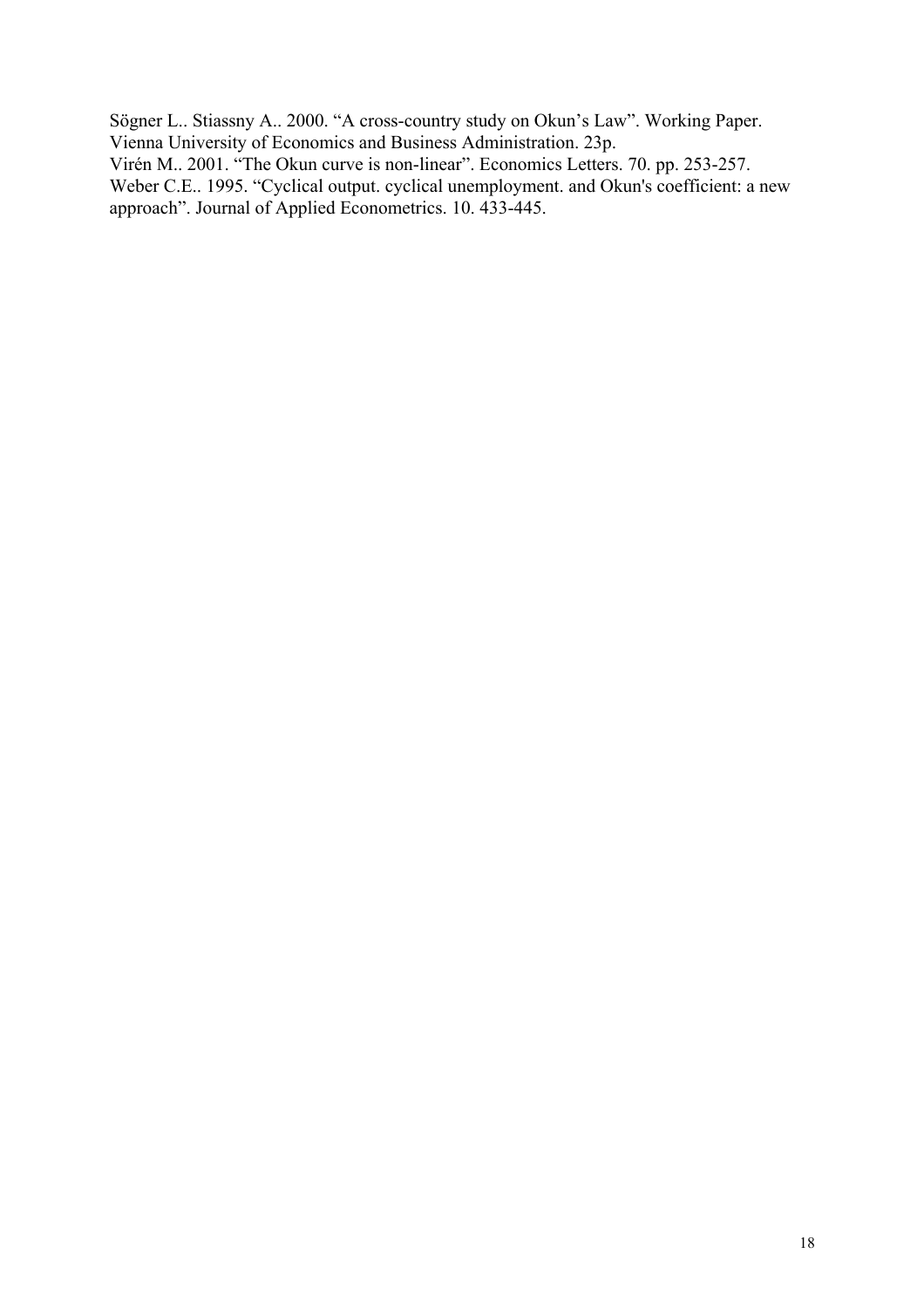|                                           |                   | л.               |            |              |            |  |
|-------------------------------------------|-------------------|------------------|------------|--------------|------------|--|
|                                           |                   | <b>ADL</b> Model |            | VAR Model    |            |  |
| Groups k                                  | $N_k$             | $\sigma_i$       | $\theta_i$ | $\sigma_{i}$ | $\theta_i$ |  |
| ALL EC                                    | 17                | 0.0038           | 0.2010     | 0.0006       | 0.0782     |  |
| Euro zone                                 | $12 \overline{ }$ | 0.0040           | 0.1585     | 0.0006       | 0.0822     |  |
| High GDP                                  | 4                 | 0.0051           | 0.1420     | 0.0002       | 0.0418     |  |
| Interm. GDP                               | 6                 | 0.0019           | 0.1551     | 0.0004       | 0.0331     |  |
| Low GDP                                   | 6                 | 0.0022           | 0.2407     | 0.0006       | 0.1051     |  |
| Septentrional                             | 6                 | 0.0027           | 0.2328     | 0.0006       | 0.0932     |  |
| Occidental                                | 6                 | 0.0014           | 0.1457     | 0.0001       | 0.0449     |  |
| Meridional                                | 4                 | 0.0056           | 0.1141     | 0.0006       | 0.0359     |  |
| B-E core                                  | 6                 | 0.0028           | 0.2400     | 0.0001       | 0.0602     |  |
| B-E periphery                             | 6                 | 0.0045           | 0.1460     | 0.0013       | 0.1033     |  |
| $N_k$ : number of countries in each group |                   |                  |            |              |            |  |

Table A.1: Values retained for parameters  $\sigma_i$  and  $\theta_i$  for Monte-Carlo simulation of finite–sample distribution of the Evans statistic  $\tau(\hat{\rho})$